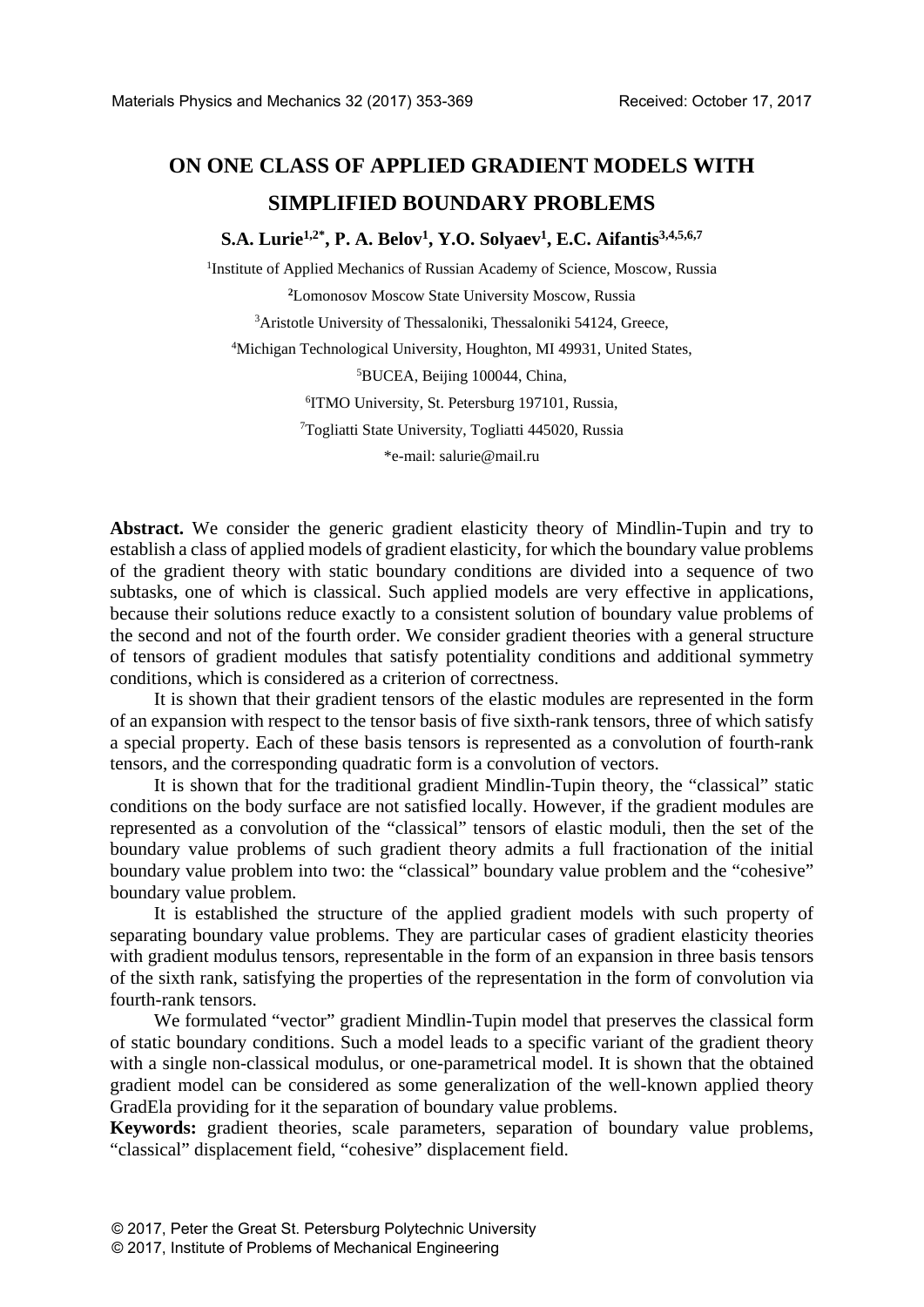## **1. Introduction**

In the gradient theory of elasticity the density of potential energy depends not only on first derivatives of the displacement vector, but also on the second derivatives of the displacement vector (first derivatives of deformation tensor in the framework of the Midlin's Form II models [1]). So, the statement of the gradient theory includes not only classical moduli of elasticity but also physical constants which dimension are different from the classical ones by the square of length. The gradient theory of elasticity was first formulated in [1, 2]. It was shown that in the general case for an isotropic medium, the model contains seven material constants – two classical Lame parameters and five additional modules.

The development of continuum media models accounting for various micro/nanostructures parameters beyond the theory of classical elasticity appears to be crucial for the description of short-range interactions, cohesion forces, and also for the modeling of other size-dependent effects in the framework of generalized elasticity and plasticity theories. Applied gradient model was developed initially by Aifantis [3]. Robust gradient models were developed for gradient elasticity by Aifantis and co-workers [4-6]. Later it was shown that, within the framework of the gradient theory of elasticity, it is possible to eliminate of the singularities of crack tips [6-8] and dislocations [9-11], correctly describe wave dispersion [12-13] and scale effects for the composite materials [14-22] and others. In this case, usually there are used simplified versions of the gradient theory of elasticity, which contain fewer additional parameters. The determination of additional physical constants requires the involvement of specific experimental approaches [23, 24] or methods of the molecular-dynamics modeling [21, 25-27]. Usually, there are used the applied models that, instead of five modulus [1, 2], contain three additional parameters [23,28] or two parameters [29] or a single additional scale parameter [4-6, 30]. A detailed classification of simplified models of the gradient theory of elasticity was considered in a recent paper [31, 32].

At the present time, gradient theories are actively developed and are increasingly used in various applied problems. However, fundamental questions of the construction of these theories are also discussed. In particular, there are discussed the physical meaning of additional highorder stresses [31,32], the problem of the correct formulation of models of gradient bars and plates [33-36], the problem of the correct formulation of the equilibrium equations and boundary conditions [32, 36-38], the problem of constructing models with allowance for the requirement of symmetry conditions [29] .

In this paper we discuss the problem of constructing a gradient theory of elasticity, in which static boundary conditions and equilibrium equations are written in terms of the same tensor of generalized stresses. In this paper, such stresses are suggested to call as "classical" stresses but not the "total" stresses introduced using terminology of E. Aifantis because the equilibrium equations are a divergence of these stresses, and the boundary conditions represent their convolution with the unit vector of normal to the surface of the body. The class of gradient models considered in the paper is the most attractive from a practical point of view, since for such models the solution of boundary value problems can often be simplified, sequentially solving the classical problem of elasticity theory and then solving the problem for an equation of Helmholtz type in which the right-hand side is the classical solution. Note that the known one-parameter gradient theories (so-called GradEla, SSGET etc. [29, 36, 37]) do not satisfy these requirements and their variational formulation leads to the appearance of natural boundary conditions in the complicated form [29,32,36]. In this paper we show the possibility of constructing a theory of GradEla type that satisfies these requirements, but with an asymmetric tensor of stresses.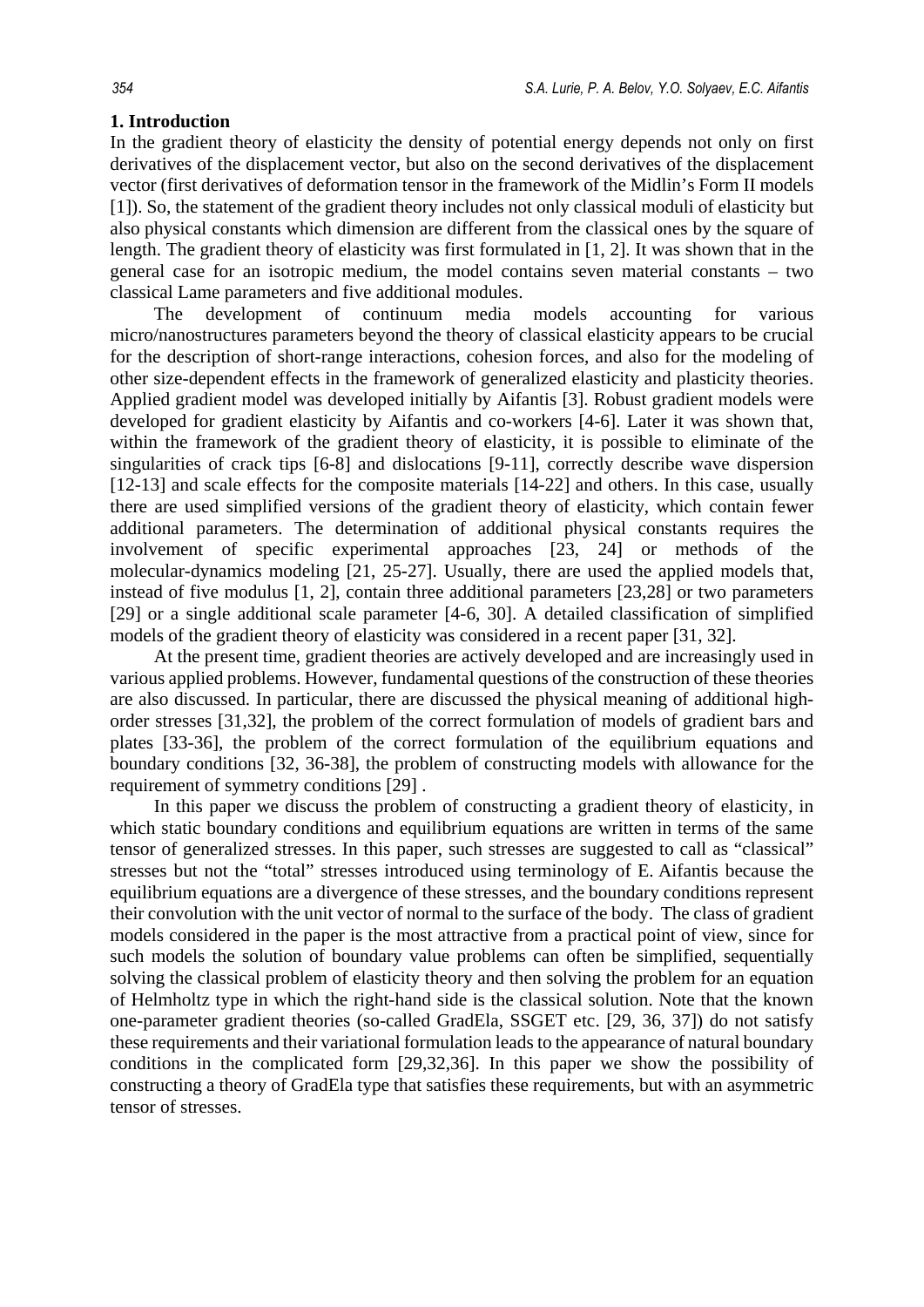#### **2. «Vector» gradient model**

Let us consider the Lagrangian *L* of the Mindlin-Tupin model:

$$
L = A - \frac{1}{2} \iiint (C_{ijmn} R_{i,j} R_{m,n} + C_{ijkmnl} R_{i,jk} R_{m,nl}) dV.
$$
 (1)

Here  $C_{ijmn} = \lambda \delta_{ij} \delta_{mn} + \mu (\delta_{im} \delta_{jn} + \delta_{in} \delta_{jm})$  is the tensor of classical modulus,  $C_{ijkmnl}$  is the tensor of gradient modulus,  $\delta_{ij}$  is the Kronecker delta, *A* - is the work of the external given forces in the volume and on the surface of the body,  $R_i$  is the displacement vector.

We write down the conditions that determine the properties of the tensor of gradient elastic modules:

1. Existence of the density of potential energy:

$$
C_{ijklmnl} = (C_{ijklmnl} + C_{mnlijk})/2.
$$
\n(2)

2. The symmetry condition, determined by the requirement of continuity of displacements:

$$
C_{ijklmnl} = (C_{ijklmnl} + C_{ikjmnl} + C_{ijklm} + C_{ikjmln})/4.
$$
\n(3)

As a result, taking into account conditions (2) and (3), we establish the general structure of the tensor *Cijkmnl* :

$$
C_{ijklmnl} =
$$
\n
$$
= C_1 (\delta_{ij} \delta_{kl} \delta_{mn} + \delta_{ik} \delta_{jn} \delta_{ml} + \delta_{ij} \delta_{kn} \delta_{ml} + \delta_{mn} \delta_{lj} \delta_{ik}) +
$$
\n
$$
+ C_2 (\delta_{ij} \delta_{km} \delta_{nl} + \delta_{mn} \delta_{li} \delta_{jk} + \delta_{ik} \delta_{jm} \delta_{nl} + \delta_{ml} \delta_{ni} \delta_{jk}) +
$$
\n
$$
+ C_3 (\delta_{in} \delta_{jl} \delta_{km} + \delta_{mj} \delta_{nk} \delta_{li} + \delta_{in} \delta_{mj} \delta_{kl} + \delta_{il} \delta_{jn} \delta_{mk}) +
$$
\n
$$
+ C_4 \delta_{im} (\delta_{jn} \delta_{kl} + \delta_{jl} \delta_{nk}) +
$$
\n
$$
+ C_5 (\delta_{im} \delta_{jk} \delta_{nl}).
$$
\n(4)

Consequently, in the general form, the gradient elastic modules of the Mindlin-Tupin model depend on five parameters.

We note that sometimes the symmetry requirement for the first two indices is imposed. Then three additional relations are introduced for the parameters of the gradient tensor of the elasticity modulus (4):

$$
C_{ijkmnl} \mathfrak{I}_{ijr} =
$$
  
=  $(C_1 - C_2)(\delta_{ml} \mathfrak{I}_{knr} + \delta_{mn} \mathfrak{I}_{klr}) +$   
+ $(C_2 - C_5) \delta_{nl} \mathfrak{I}_{knr} +$   
+ $(C_3 - C_4)(\delta_{kl} \mathfrak{I}_{nmr} + \delta_{nk} \mathfrak{I}_{lmr}) = 0,$ 

where  $\mathcal{F}_{\mathit{ijr}}$  is the permutation symbol.

In this case, the gradient part of the energy density of the general model is twoparametrical. Let's call such a gradient model a completely symmetric gradient model.

We propose to introduce the definitions of basis tensors of sixth rank: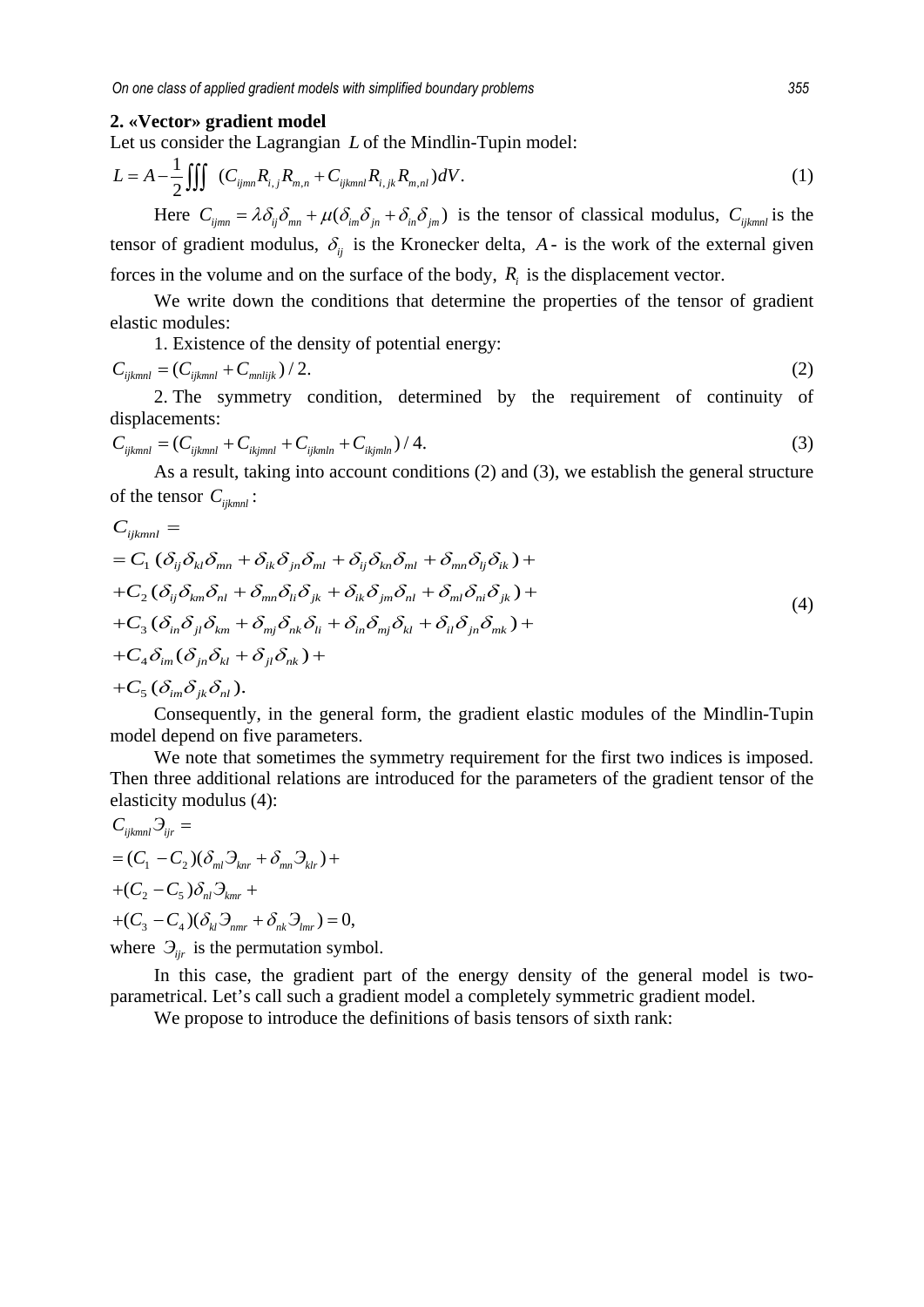$$
C_{ijklmnl} = C_1 \delta_{ijkmnl}^1 + C_2 \delta_{ijkmnl}^2 + C_3 \delta_{ijkmnl}^3 + C_4 \delta_{ijkmnl}^4 + C_5 \delta_{ijkmnl}^5
$$
  
\n
$$
\begin{cases}\n\delta_{ijkmnl}^1 = (\delta_{ij} \delta_{kn} \delta_{ml} + \delta_{mn} \delta_{lj} \delta_{ik} + \delta_{ij} \delta_{kl} \delta_{mn} + \delta_{ik} \delta_{jn} \delta_{ml}) \\
\delta_{ijkmnl}^2 = (\delta_{ij} \delta_{km} \delta_{nl} + \delta_{mn} \delta_{li} \delta_{jk} + \delta_{ik} \delta_{jm} \delta_{nl} + \delta_{ml} \delta_{ni} \delta_{jk}) \\
\delta_{ijkmnl}^3 = (\delta_{in} \delta_{jl} \delta_{km} + \delta_{mj} \delta_{nk} \delta_{li} + \delta_{in} \delta_{mj} \delta_{kl} + \delta_{il} \delta_{jn} \delta_{mk}).\n\end{cases}
$$
\n(5)  
\n
$$
\begin{cases}\n\delta_{ijkmnl}^4 = \delta_{im} (\delta_{jn} \delta_{kl} + \delta_{jl} \delta_{nk}) \\
\delta_{ijkmnl}^5 = (\delta_{im} \delta_{jk} \delta_{nl}) \\
\delta_{ijkmnl}^5 = (\delta_{im} \delta_{jk} \delta_{nl})\n\end{cases}
$$

Basis tensors  $\delta_{ijklmnl}^1$ ,  $\delta_{ijklmnl}^2$  and  $\delta_{ijklmnl}^5$  in (5) have the same structure: each term in them is the product of three Kronecker tensors, one of which has both indices belonging to the first triple of the indices of the sixth-rank tensor *Cijkmnl* , the second one has indices belonging to different triples of indices of the sixth-rank tensor  $C_{ijklmnl}$ , and the third one has indices belonging to the second triple of indices of the sixth-rank tensor  $C_{ijkmnl}$ . The basis tensors  $\delta_{ijkmnl}^3$  and  $\delta_{ijkmnl}^4$ also have the same structure, but it differs from the previous one: all three Kronecker tensors in them have indices belonging to different triples of indices of the sixth-rank tensor  $C_{\text{ikmml}}$  (one index is from the first triple, another is from the second triple of the indices of the tensor *Cijkmnl* ). The density of the gradient potential energy, as a result, is divided into the sum of two fundamentally different terms. The first term is determined by the first group of basis tensors  $\delta_{ijklmnl}^1$ ,  $\delta_{ijklmnl}^2$  and  $\delta_{ijklmnl}^5$ , contains, respectively, the modules  $C_1$ ,  $C_2$ ,  $C_5$  and determines the quadratic form, composed of the components of two vectors  $\Delta R_i$ ,  $R_{k,ki}$ . The second term is determined by the second group of basis tensors  $\delta_{ijkmnl}^3$   $\delta_{ijkmnl}^4$ , and contains, respectively, the modules  $C_3, C_4$  and determines a quadratic form composed of the components of the tensor of the third, but not of the first rank.

It can be shown, for example, that the completely symmetric theory of gradient deformation, and the theory of Aero-Kuvshinsky, which is considered the theory of gradient rotations, contain two types of basis tensors: one of the first type, constructed as a linear combination of basis tensors  $\delta^1_{ijklmnl}$ ,  $\delta^2_{ijklmnl}$  and  $\delta^5_{ijklmnl}$ , second of the second type, constructed as a linear combination of basis tensors  $\delta_{ijkmnl}^3$  and  $\delta_{ijkmnl}^4$ .

Further, we will concentrate on the particular cases of gradient models, which contain only basic tensors of the first type. Preference is given to this particular case, because all three basis tensors  $\delta_{ijkmnl}^1$ ,  $\delta_{ijkmnl}^2$  and  $\delta_{ijkmnl}^5$  can be represented as convolutions with respect to one index of two tensors of the fourth rank.

*Theorem:* "All three basis tensors  $\delta_{ijklmnl}^1$ ,  $\delta_{ijklmnl}^2$  and  $\delta_{ijklmnl}^5$ , can be represented as convolutions with respect to one index of two tensors of the fourth rank"

*Proof.* In each term of the basis tensor  $\delta_{ijklmnl}^1$ ,  $\delta_{ijklmnl}^2$  and  $\delta_{ijklmnl}^5$  there is a factor containing indices from different triples of the sixth-rank tensor. We represent it as a convolution of two tensors of Kronecker, for example:  $\delta_{im} = \delta_{ia} \delta_{ma}$ . In a similar way, we will deal with each Kronecker tensor containing indices from different triples: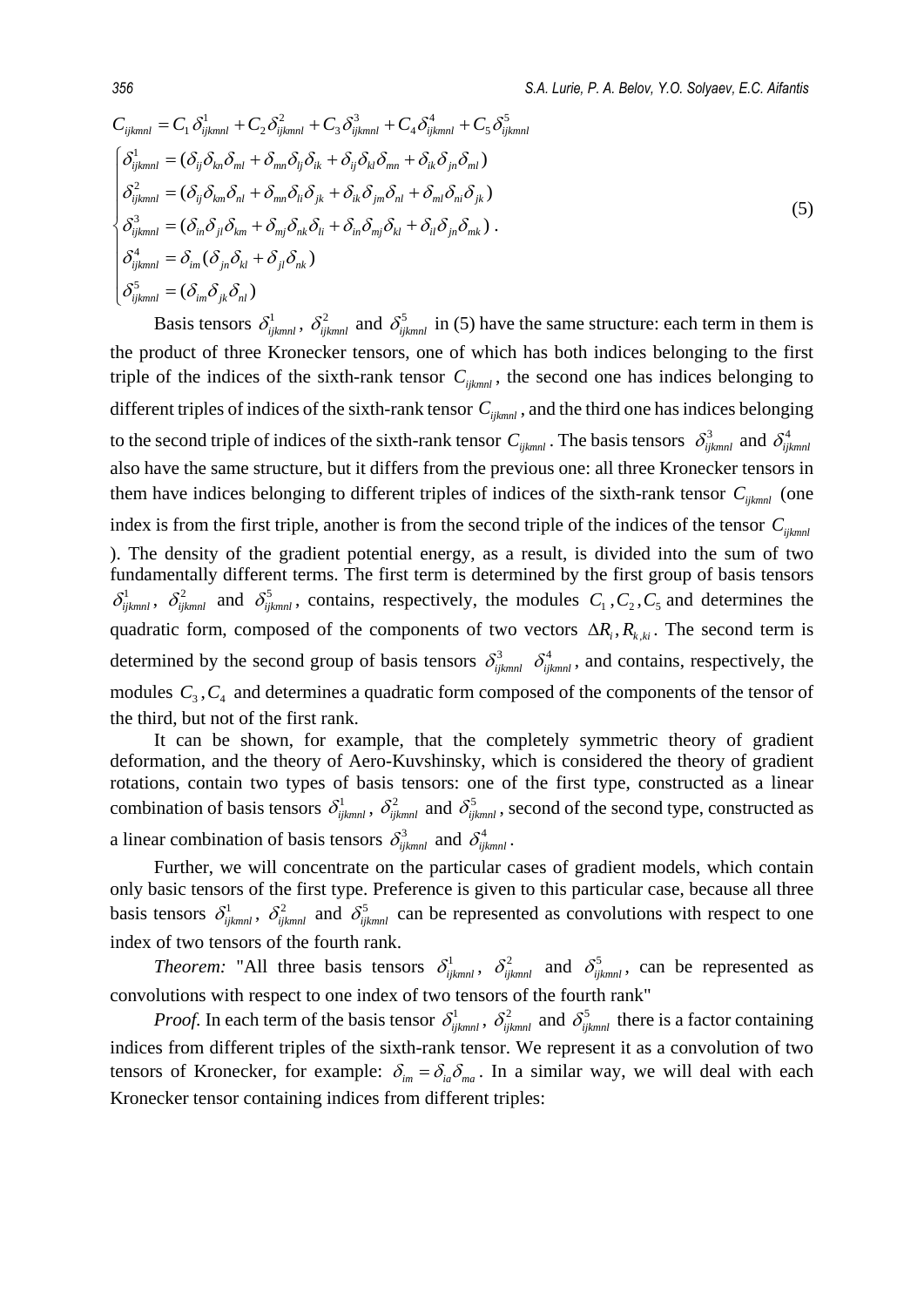*On one class of applied gradient models with simplified boundary problems 357*

$$
\delta_{ijklmnl}^{1} = (\delta_{ij}\delta_{kn}\delta_{ml} + \delta_{mn}\delta_{lj}\delta_{ik} + \delta_{ij}\delta_{kl}\delta_{mn} + \delta_{ik}\delta_{jn}\delta_{ml}) =
$$
\n
$$
= \delta_{ij}(\delta_{kn})\delta_{ml} + \delta_{mn}(\delta_{lj})\delta_{ik} + \delta_{ij}(\delta_{kl})\delta_{mn} + \delta_{ik}(\delta_{jn})\delta_{ml} =
$$
\n
$$
= \delta_{ij}(\delta_{ka}\delta_{na})\delta_{ml} + \delta_{mn}(\delta_{li}\delta_{ja})\delta_{ik} + \delta_{ij}(\delta_{ka}\delta_{ia})\delta_{mn} + \delta_{ik}(\delta_{ja}\delta_{na})\delta_{ml} =
$$
\n
$$
= (\delta_{ij}\delta_{ka})(\delta_{ml}\delta_{na}) + (\delta_{ik}\delta_{ja})(\delta_{mn}\delta_{la}) + (\delta_{ij}\delta_{ka})(\delta_{mn}\delta_{la}) + (\delta_{ik}\delta_{ja})(\delta_{ml}\delta_{na}) =
$$
\n
$$
= (\delta_{ij}\delta_{ka})(\delta_{ml}\delta_{na} + \delta_{mn}\delta_{ia}) + (\delta_{ik}\delta_{ja})(\delta_{mn}\delta_{la} + \delta_{ml}\delta_{na}) =
$$
\n
$$
= (\delta_{ij}\delta_{ka} + \delta_{ik}\delta_{ja})(\delta_{mn}\delta_{ia} + \delta_{ml}\delta_{na})
$$
\n
$$
\delta_{ijkmnl}^{2} = (\delta_{ij}\delta_{kn}\delta_{nl} + \delta_{mn}\delta_{li}\delta_{jk} + \delta_{ik}\delta_{jm}\delta_{nl} + \delta_{ml}\delta_{ni}\delta_{jk}) =
$$
\n
$$
= \delta_{ij}(\delta_{km})\delta_{nl} + \delta_{mn}(\delta_{li})\delta_{jk} + \delta_{ik}(\delta_{jm})\delta_{nl} + \delta_{ml}(\delta_{ni})\delta_{jk} =
$$
\n
$$
= \delta_{ij}(\delta_{ka}\delta_{ma})\delta_{nl} + \delta_{mn}(\delta_{la}\delta_{ia})\delta_{jk} + \delta_{ik}(\delta_{ja}\delta_{ma})\delta_{nl} + \delta_{ml}(\delta_{na}\delta_{ia})\delta_{jk} =
$$
\n
$$
= (\delta_{ij}\delta_{ka})(\delta_{nl}\delta_{ma}) + (\delta_{ik}\delta_{ia})(\delta_{mn}\delta_{la}) + (\delta_{ik}\delta_{ja})(\delta_{nl}\delta_{ma}) + (\delta_{jk}\delta_{ia})(\delta_{
$$

As a result, the gradient model, built on basic tensors (6), takes the following form:

$$
C_{ijklm1} =
$$
  
\n
$$
= C_1 (\delta_{ij}\delta_{ka} + \delta_{ik}\delta_{ja}) (\delta_{mn}\delta_{la} + \delta_{ml}\delta_{na}) +
$$
  
\n
$$
+ C_2 [(\delta_{ij}\delta_{ka} + \delta_{ik}\delta_{ja}) (\delta_{nl}\delta_{ma}) + (\delta_{mn}\delta_{la} + \delta_{ml}\delta_{na}) (\delta_{jk}\delta_{ia})] +
$$
  
\n
$$
+ C_5 (\delta_{jk}\delta_{ia}) (\delta_{nl}\delta_{ma}).
$$
\n(7)

In the basis (6), the doubled density of the potential energy of curvature of displacement has the form:

$$
C_{ijklmnl}R_{i,jk}R_{m,nl} = 4C_1R_{i,ia}R_{m,ma} + 4C_2R_{i,ia}\Delta R_a + C_5\Delta R_a\Delta R_a.
$$
\n(8)

The quadratic form (8) can be established using equations (7). This form is canonical, and positive definite.

We note that in the expression for the gradient part of the potential energy density there are convolutions of the components of two vectors  $\overline{R}_{i,ia}$  and  $\Delta R_a$ . Therefore, in what follows, we shall call this particular three-parameter model the "vector" gradient theory of elasticity.

For such a theory, it is easy to establish conditions for positive definiteness. Indeed, in accordance with the Sylvester criterion, for (8), we obtain the following system of inequalities:

$$
\begin{cases} C_1 > 0 \\ C_1 C_5 - C_2 C_2 > 0 \end{cases}
$$
 (9)

It follows from (9) that  $C_5^T > 0$  too. Indeed, let us introduce instead of the modulus  $C_5$ , another modulus by the relation:

$$
C_1 C_5 - C_2 C_2 = C^2. \tag{10}
$$

As a consequence of (10), the second of the conditions (9) is identically satisfied. It also follows from (10):

 $C_1 C_5 = C^2 + C_2 C_2 > 0.$ 

From the first condition of (9) and (10) we obtain:

$$
C_5 = \frac{C^2 + C_2 C_2}{C_1} > 0.
$$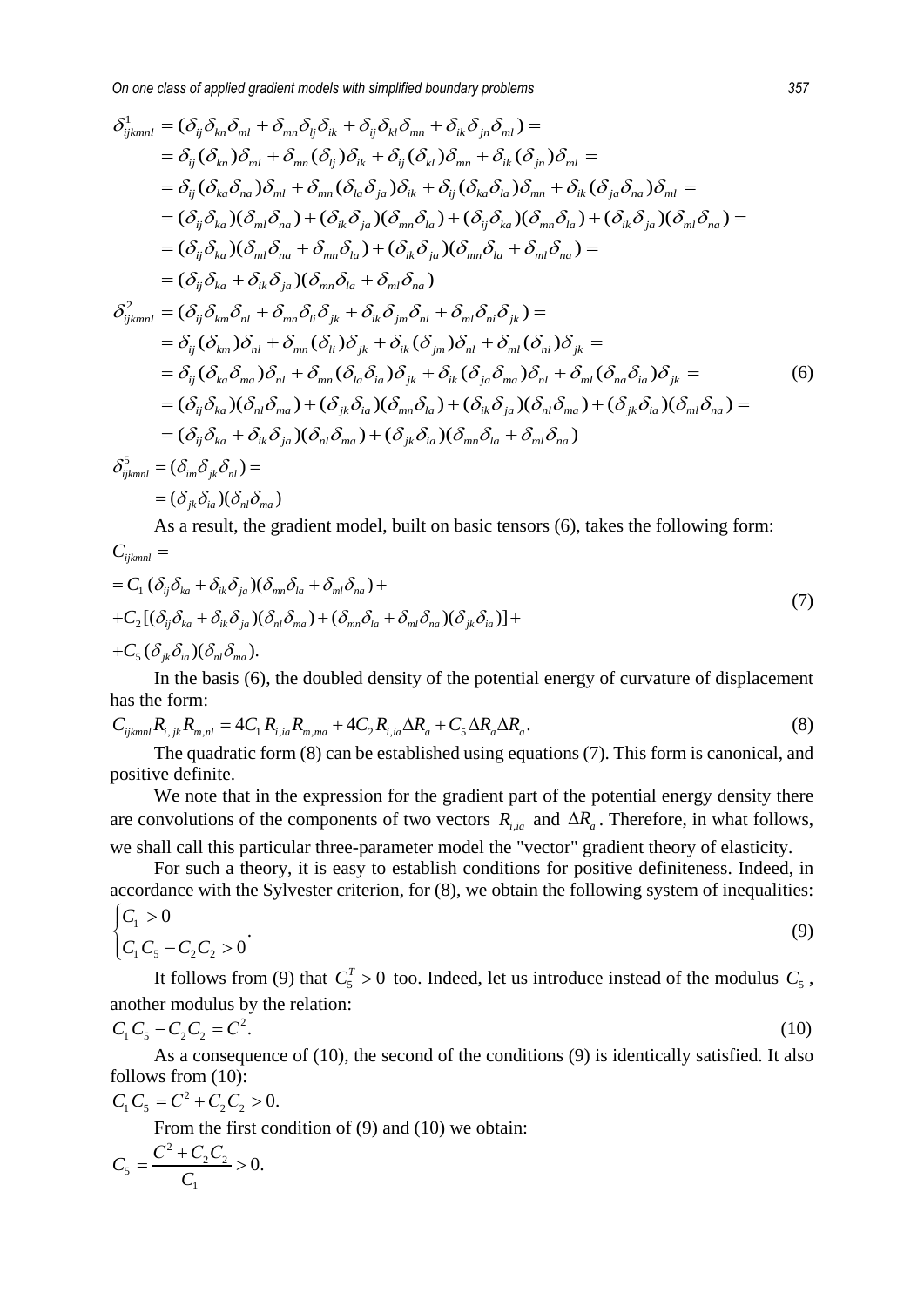## **3. On classical boundary conditions for the "vector" gradient model**

Let us now consider in more detail the gradient theory, which is determined by the potential energy (1), (8) and which can be called the variant of the "vector" gradient theory. Using the relation (8), the density of the potential curvature energy in the "vector" theory (6) can be represented as a canonical positive definite quadratic form.

$$
C_{ijklmnl}R_{i,j,k}R_{m,nl} = 4C_1 R_{i,ia}R_{m,ma} + 4C_2 R_{i,ia} \Delta R_a + C_5 \Delta R_a \Delta R_a =
$$
  
=  $4\frac{C^2 + C_2 C_2}{C_5} R_{i,ia}R_{m,ma} + 4C_2 R_{i,ia} \Delta R_a + C_5 \Delta R_a \Delta R_a =$   
=  $4\frac{C^2}{C_5} R_{i,ia}R_{m,ma} + C_5 (\Delta R_a + \frac{2C_2}{C_5}R_{i,ia}) (\Delta R_a + \frac{2C_2}{C_5}R_{i,ia}).$  (11)

We can state that the "vector" theory in the general case contains three nonclassical moduli, under certain restrictions (9) due to positive definiteness of the canonical quadratic form of the density of the potential curvature energy (11).

We write the variational equation of the "vector" gradient model. From the requirement of stationarity of the Lagrangian (1) it follows that:

$$
\delta L = \delta A - \iiint_{\text{U}_{ijmn}} \left[ C_{ijmn} R_{m,n} \delta R_{i,j} + C_{ijkmnl} R_{m,nl} \delta R_{i,jk} \right] dV =
$$
\n
$$
= \delta A - \iiint_{\text{U}_{ijmn}} \left[ C_{ijmn} R_{m,n} \delta R_{i,j} + (4C_1 R_{m,ma} + 4C_2 \Delta R_a) \delta R_{i,ia} + (4C_2 R_{i,ia} + C_5 \Delta R_a) \delta \Delta R_a \right] dV =
$$
\n
$$
= \delta A - \iiint_{\text{U}_{ijmn}} \left[ C_{ijmn} R_{m,n} \delta R_{i,j} + C_5 \Delta R_a \right] \delta R_{i,ia} +
$$
\n
$$
+ \left[ 4(C_1 + C_2) R_{m,ma} + (4C_2 + C_5) \Delta R_a \right] \delta R_{i,ia} +
$$
\n
$$
+ (4C_2 R_{i,ia} + C_5 \Delta R_a) \delta (\Delta R_a - R_{j,ja}) \right] dV.
$$
\nUsing the relation:  
\n
$$
(R_{a,jj} - R_{j,ja}) = (R_{m,jn} \delta_{ma} \delta_{nj} - R_{m,jn} \delta_{mj} \delta_{na}) = R_{m,jn} (\delta_{ma} \delta_{nj} - \delta_{mj} \delta_{na}) = R_{m,jn} \partial_{mnk} \partial_{ajk},
$$
\nwe can found that the procedure of integrating by parts for the gradient part of the potential energy density will not require further transformations of the surface integral:

$$
\delta L = \delta A - \iiint_{\text{U}} [C_{ijmn} R_{m,n} \delta R_{i,j} - (4C_1 + 8C_2 + C_5) \Delta R_{a,a} \delta R_{i,j} - C_5 \Delta R_{a,j} \delta R_{m,n} \partial_{mnk} \partial_{ajk}]dV -
$$
  
\n
$$
-\oiint_{\text{V}} \{ [4(C_1 + C_2)R_{m,ma} + (4C_2 + C_5) \Delta R_a]n_a \delta R_{i,i} +
$$
  
\n
$$
+2(4C_2 R_{i,ia} + C_5 \Delta R_a) \delta(-R_{m,n} \partial_{mnk} / 2)n_j \partial_{kja} dF.
$$

Indeed, let's introduce the classical definitions for the volume changing deformations  $\theta = R_{i,i}$  and deformations of spins  $\omega_k = -R_{i,j} \partial_{mnk}/2$ . These parameters determine on the surface independent variations of linear combinations of normal and tangential derivatives of displacements, which do not require further integrating by parts. As a result, the variational equation of the "vector" model takes the form:

$$
\delta L = \iiint \left[ (C_{ijmn}R_{m,n} - (4C_1 + 8C_2 + C_5)\Delta R_{a,a}\delta_{ij} - C_5\Delta R_{a,c}\partial_{ijk}\partial_{ack})_{,j} + P_i^V \right] \delta R_i dV +
$$
  
+ 
$$
\oint \left\{ \left[ P_i^F - (C_{ijmn}R_{m,n} - (4C_1 + 8C_2 + C_5)\Delta R_{a,a}\delta_{ij} - C_5\Delta R_{a,c}\partial_{ijk}\partial_{ack}) n_j \right] \delta R_i - \right. \right.
$$
  
- 
$$
\left[ 4(C_1 + C_2)R_{m,ma} + (4C_2 + C_5)\Delta R_a \right] n_a \delta \theta - 2(4C_2 R_{i,ia} + C_5\Delta R_a) \delta (\omega_k n_j \partial_{kj} ) dt = 0.
$$

Equilibrium equations can be obtained from (12) as the Euler equations:  $(C_{ijmn}R_{m,n} - (4C_1 + 8C_2 + C_5)\Delta R_{a,a}\delta_{ij} - C_5\Delta R_{a,c}\partial_{ijk}\partial_{ack})_{,j} + P_i^V = 0.$  (13)

We call attention to the fact that the second-rank tensor, which divergence is equal to the external volume force in the equilibrium equations (13), can conditionally be called the "classical" stress tensor: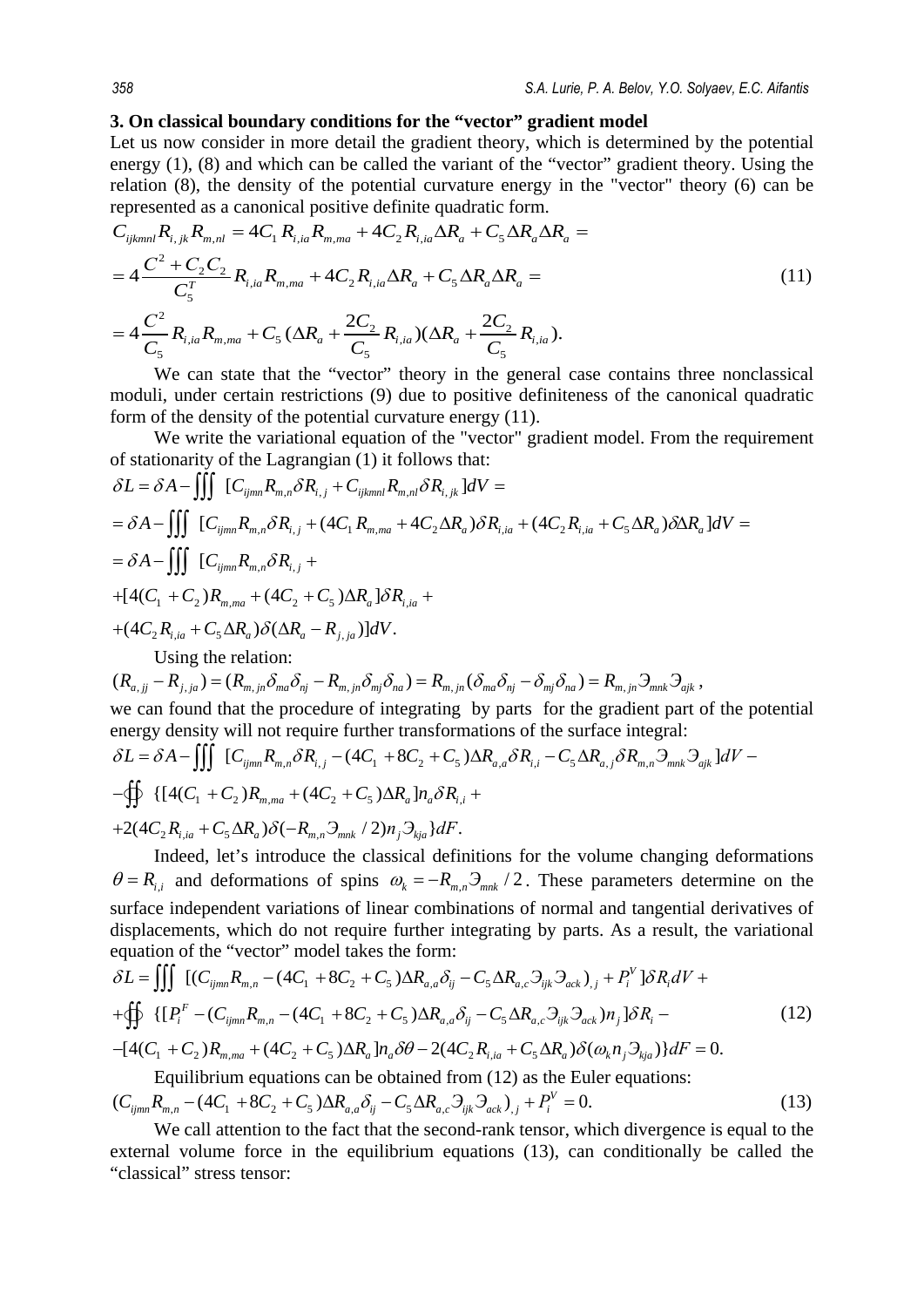$$
\tau_{ij} = C_{ijmn} R_{m,n} - (4C_1 + 8C_2 + C_5) \Delta \theta \delta_{ij} + 2C_5 \Delta \omega_k \partial_{ijk}.
$$
\n(14)

Since this tensor (14) satisfies three classical equilibrium equations of elasticity theory:  $\tau_{ii,j} + P_i^V = 0.$  (15)

However, the "classical" stresses (14) differ from the "classical" ones, in the first place, in that this tensor is non–symmetric tensor, since the last term is antisymmetric when free indices are permuted. This term you can remove only if  $C_5 = 0$ . Therefore, the vector model can't operate with the concept of true "classical" stresses.

On the other hand, the stress  $\tau_{ii}$  satisfies not only the three classical equilibrium equations, but also the three classical static boundary conditions:

$$
\oint \oint (P_i^F - \tau_{ij} n_j) \delta R_i dF = 0. \tag{16}
$$

Indeed, boundary conditions for the considered variant of the "vector" theory break up into three pairs of alternative boundary conditions. The static boundary conditions (16) during variations of displacements completely coincide with the classical ones. Three pairs of alternative nonclassical boundary conditions break up into a pair of scalar alternative boundary conditions:

$$
\oint \int [4(C_1 + C_2)R_{m,ma} + (4C_2 + C_5)\Delta R_a]n_a\delta\theta dF = 0.
$$
\n(17)

One of them is connected with variation of spherical tensor of deformation (see (17)). Two other pairs of alternative boundary conditions determine the possible work of some force vector  $f_a = (4C_2 R_{i/a} + C_5 \Delta R_a)$  on the variations of another (plane) vector  $v_a = \omega_k n_i \partial_{kia}$ :

$$
\oiint (4C_2 R_{i,i} + C_5 \Delta R_a) \delta(\omega_k n_j \partial_{kja}) dF = 0.
$$
\n(18)

It is not difficult to verify that the vector  $v_a = \omega_k n_i \partial_{kia}$  in (18) does not have a projection onto the normal to the surface, that is, lies in a tangent plane to the surface of the body  $v_a n_a = (\omega_k n_i \partial_{kia}) n_a = \omega_k (n_i n_a \partial_{iak}) \equiv 0$ .

Let us return to the equilibrium equations and investigate the possibility of separating the equilibrium operator into a product of the classical equilibrium operator and an additional, nonclassical one. In other words, we will find out whether it is possible to represent the operator of equations (13) in the form:

$$
[\mu\Delta(\ldots)\delta_{ij} + (\mu + \lambda)(\ldots)_{ij}] \{ (\ldots)\delta_{jk} - l_{\omega}^2 \Delta(\ldots)\delta_{jk} - (l_{\theta}^2 - l_{\omega}^2)(\ldots)_{jk} \} R_k + P_i^V = 0.
$$
 (19)

By successively applying to the displacement vector  $R_k$ , first the operator in curly brackets (19), and then the operator in square brackets, we get:

$$
\mu(\Delta R_i - R_{j,ji}) + (2\mu + \lambda)R_{j,ij} - \mu l_{\omega}^2 \Delta(\Delta R_i - R_{j,ji}) - (2\mu + \lambda)l_{\theta}^2 \Delta R_{j,ji} + P_i^V = 0
$$
\n(20)

Comparing (20) and (13), we find that the equations coincide if the parameters  $l_{\theta}^2$ ,  $l_{\theta}^2$  are related to nonclassical modules by the following relations: 2

$$
\begin{cases} C_5 = \mu l_{\omega}^2 \\ 4C_1 + 8C_2 = (2\mu + \lambda)l_{\theta}^2 - \mu l_{\omega}^2 \end{cases}
$$
 (21)

Applying the operator in curly brackets of equation (19) to the vector  $R_k$  (19), we obtain the definition of "classical" displacements  $U_i$ :

$$
U_j = \{ (\dots) \delta_{jk} - l_\omega^2 \Delta(\dots) \delta_{jk} - (l_\theta^2 - l_\omega^2)(\dots)_{jk} \} R_k =
$$
  
=  $R_j - l_\omega^2 (\Delta R_j - R_{k, kj}) - l_\theta^2 R_{k, kj}.$  (22)

Taking into account the definition (22), the equilibrium equations (19) take the form of the Lamé equations of the classical theory of elasticity in displacements: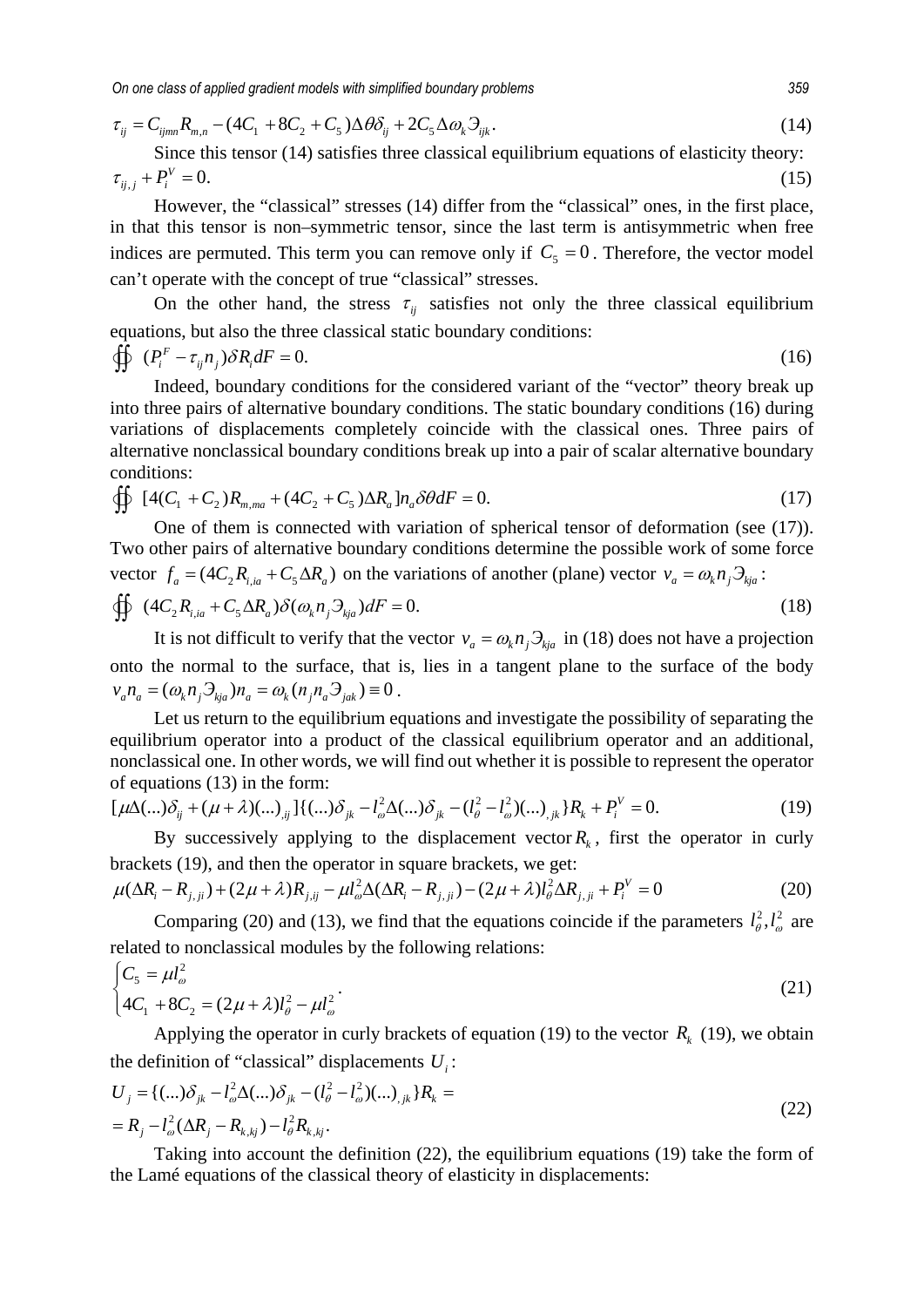$[\mu\Delta(\ldots)\delta_{ij} + (\mu + \lambda)(\ldots)_{ij}]U_j + P_i^V = 0.$  (23)

Since the linear differential operators in (19) are commutative, the equilibrium equations can be rewritten in the following equivalent form:

$$
\frac{\mu}{l^2} \{ (\dots) \delta_{ij} - l_\omega^2 \Delta (\dots) \delta_{ij} - (l_\theta^2 - l_\omega^2)(\dots)_{,ij} \} l^2 [\Delta (\dots) \delta_{jk} + \frac{(\mu + \lambda)}{\mu} (\dots)_{,jk}] R_k + P_i^V = 0.
$$
 (24)

The first of the operators in (24) is a generalized Helmholtz operator. Therefore, we can introduce a vector of "cohesive" displacements  $[14-16, 19, 20, 21]$ ,  $u_i$ :

$$
u_{j} = -l^{2}[\Delta(...)\delta_{jk} + \frac{(\mu + \lambda)}{\mu}(...)_{jk}]R_{k} =
$$
  
= 
$$
-l^{2}[(\Delta R_{j} - R_{k,kj}) + \frac{(2\mu + \lambda)}{\mu}R_{k,kj}].
$$
 (25)

Taking into account the definition of  $u_i$ , (25) the equilibrium equations give the equilibrium equations of the "cohesive" field:

$$
l_{\omega}^{2}(\Delta u_{i} - u_{j,ji}) + l_{\theta}^{2}u_{j,ji} - u_{i} + l^{2}\frac{P_{i}^{V}}{\mu} = 0.
$$
 (26)

Let us consider the definitions (22) and (25) as a linear algebraic system with respect to the vortex field  $(\Delta R_i - R_{k,ki})$  and the potential field  $R_{k,ki}$ :

$$
\begin{cases}\n l_{\omega}^{2}(\Delta R_{j} - R_{k,kj}) + l_{\theta}^{2} R_{k,kj} = R_{j} - U_{j} \\
 l^{2}(\Delta R_{j} - R_{k,kj}) + \frac{(2\mu + \lambda)}{\mu} l^{2} R_{k,kj} = -u_{j}\n\end{cases}
$$
\n(27)

It is easy to see that the equation system  $(27)$  can be rewritten in the following form:

$$
\begin{cases}\n(\Delta R_j - R_{k,kj}) = \frac{-\frac{(2\mu + \lambda)}{\mu} \frac{1}{l_{\omega}^2} (R_j - U_j) - \frac{l_{\theta}^2}{l_{\omega}^2} \frac{1}{l^2} u_j}{[\frac{l_{\theta}^2}{l_{\omega}^2} - \frac{(2\mu + \lambda)}{\mu}]} \\
R_{k,kj} = \frac{\frac{1}{l_{\omega}^2} (R_j - U_j) + \frac{1}{l^2} u_j}{[\frac{l_{\theta}^2}{l_{\omega}^2} - \frac{(2\mu + \lambda)}{\mu}]} \\
\end{cases}
$$
\n(28)

The first of equations (28) determines the vortex field  $(\Delta R_i - R_{k,ki})$ . Its divergence is, by definition, equal to zero. Therefore, taking into account (22), (28) we can write:

$$
R_{k,k} = U_{k,k} - \frac{\mu}{(2\mu + \lambda)} \frac{l_{\theta}^2}{l^2} u_{k,k}.
$$
 (29)

The second of the equations (28) determines the potential field  $R_{k,ki}$ . Its rotor is zero, by definition:

$$
R_{m,n}\mathfrak{I}_{mnr}=U_{m,n}\mathfrak{I}_{mnr}-\frac{l_{\omega}^2}{l^2}u_{m,n}\mathfrak{I}_{mnr}.
$$
\n(30)

Accordingly, we can write the following equation for the rotor of the rotor:

$$
(\Delta R_k - R_{m,mk}) = (\Delta U_k - U_{m,mk}) - \frac{l_o^2}{l^2} (\Delta u_k - u_{m,mk}).
$$
\n(31)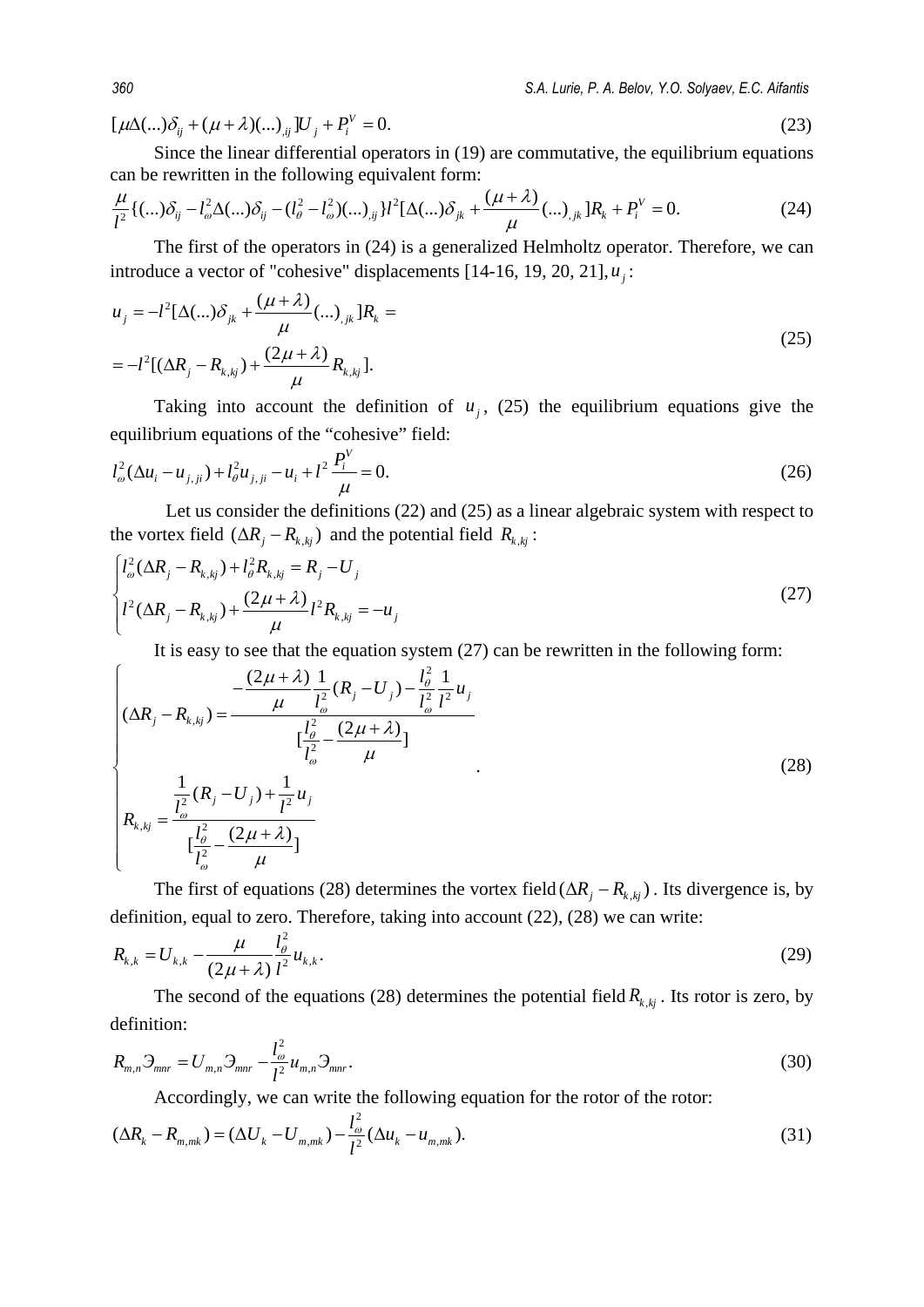Substituting (30) and (31) into (23), we obtain the general solution of the "vector" gradient theory *Ri* through two fundamental vectors, one of which is a vector of "classical" displacements  $U_i$ , and the second one is a vector of "cohesive" displacements  $u_i$ :

$$
R_{i} = U_{i} + l_{\omega}^{2} (\Delta U_{i} - U_{k,ki}) + l_{\theta}^{2} U_{k,ki} - \frac{l_{\omega}^{2} l_{\omega}^{2}}{l^{2}} (\Delta u_{i} - u_{k,ki}) - \frac{\mu}{(2\mu + \lambda)} \frac{l_{\theta}^{2} l_{\theta}^{2}}{l^{2}} u_{k,ki}.
$$
 (32)

Let us write down the tensor of stresses in displacements. Substituting vector of displacements  $R_i$ , with the help of equation (32), into (14) and taking into account the definitions (22), we can get:

$$
\tau_{ij} = C_{ijmn} U_{m,n} +
$$
  
+2 $\mu l_{\theta}^{2} \left[ \frac{\mu}{(2\mu + \lambda)} \frac{1}{l^{2}} u_{k,k} \right] \delta_{ij} + \mu (\delta_{im} \delta_{jn} + \delta_{in} \delta_{jm}) \left[ l_{\omega}^{2} (\Delta U_{m,n} - U_{k,kmn}) +$   
+ $l_{\theta}^{2} U_{k,kmn} - \frac{l_{\omega}^{2} l_{\omega}^{2}}{l^{2}} (\Delta u_{m,n} - u_{k,kmn}) - \frac{\mu l_{\theta}^{2} l_{\theta}^{2}}{(2\mu + \lambda) l^{2}} u_{k,kmn} \right] + 2\mu l_{\omega}^{2} \Delta \omega_{k} \partial_{ijk}.$  (33)

Let's make the following remark. In expressions  $(25)$ ,  $(26)$ , we introduce a scale normalizing parameter when it's determined the "cohesive" field vector  $u_i$ . We can assume without loss of generality that  $l = l_{\omega}^2$ . In the general case, both the system of equilibrium equations (24), the general solution of these equations and the expression for the stresses (33), are written in terms of "classical" displacements and "cohesive" displacements are determined only through two scale parameters  $l_{\omega}^2$  u  $l_{\theta}^2$ . The spherical tensor of deformations  $R_{k,k}$  and pseudo-vector of rotations  $R_{m,n} \mathcal{F}_{mnn}$  (see equations (29) and (30)) are also written explicitly through "classical" displacements and "cohesive" displacements, and, therefore, depend only on  $l_{\varphi}^2$  and  $l_{\theta}^2$ . Therefore, if kinematic boundary conditions hold (see (12)), then the problem, as a whole, is two-parametric. In the general case of static boundary conditions, only the static factor with  $f_a = (4 C_2 R_{i, ia} + C_5 \Delta R_a)$  depends on the third parameter  $C_2$ . Consequently, the boundary value problem, as a whole, becomes three-parametric only in the case of static nonclassical boundary conditions (12).

Further, if we assume that  $\int_{\theta}^{2} (2\mu + \lambda)$   $1^{2} - 1^{2}$  $\frac{l_{\theta}^{2}}{l^{2}} = \frac{(2\mu + \lambda)}{l}$ ,  $l^{2} = l$ *l*  $\frac{\theta}{a^2} = \frac{(\frac{2\mu}{\mu} + \frac{\mu}{\mu})}{\sigma}$ ,  $l^2 = l^2_{\omega}$ ω  $\mu + \lambda$  $\mu$  $=\frac{(2\mu+\lambda)}{\lambda}$ ,  $l^2 = l_o^2$ , then we come to a one-parameter

model for which the expansion [14-16, 20,22] takes place:  $R_i = U_i - u_i$ .

Finally, we note that the fulfillment of the hypothesis of "classicality", in which the static boundary conditions on the tensor of "classical" stresses have the standard classical form (16), generally leads to the possibility of constructing approximate solutions of a wide class of applied problems with the decrease of order of boundary value problems.

Suppose that there are boundary value problems containing the static boundary condition (16) as one of the boundary conditions on the body surface. We will assume at the first step of constructing an approximate solution, that for the tensor of stresses  $\tau_{ij}$  the defining relation can be approximately written in the form  $\tau_{ij} = C_{ijmn} U_{m,n}$ . Then the displacement vector  $U_i$  can be found from the solution of the first classical boundary-value problem (a problem with static boundary conditions). At the final step, the solution of the boundary value problem for equation (22) is constructed

 ${1 \choose (...){\delta_{jk}} - l_{\omega}^2 \Delta(...){\delta_{jk}} - (l_{\theta}^2 - l_{\omega}^2)(...),_{jk}} R_k = U_j,$ 

with boundary conditions defined by the variational equality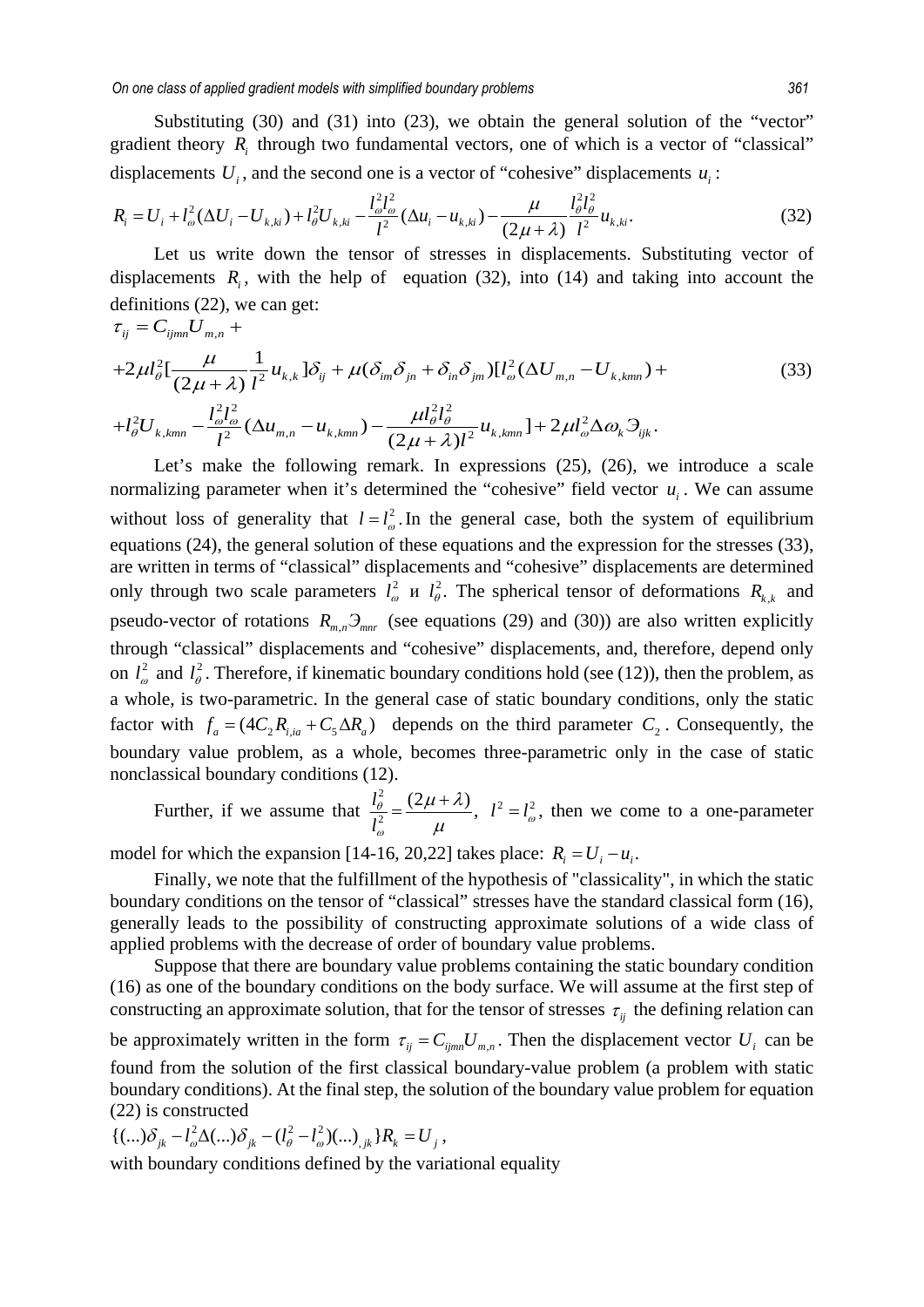$\oiint \{ [4(C_1 + C_2)R_{m,ma} + (4C_2 + C_5)\Delta R_a]n_a\delta\theta - 2(4C_2R_{i,ia} + C_5\Delta R_a)\delta(\omega_k n_j \partial_{kja})\}dF = 0$ 

Then the field of "cohesive" displacements from equality (25) can be explicitly determined. After that, we can redefine the stresses in formula (33), assuming that the field of "cohesive" displacements is known, and repeat the procedure for constructing the solution, which reduces to a sequence of solving two boundary value problems of second and not fourth order. It is not difficult to see that the algorithm proposed above corresponds to the procedure for constructing a solution using the asymptotic expansion of the solution for a small parameter  $l^2 = l_{\omega}^2$  and resembles the procedure for the method of elastic solutions. In this case, the equilibrium equations (15) and static boundary conditions (16) are satisfied exactly at each step, and the defining relations are considered as approximate, which is completely permissible.

## **4. Applied "vector" gradient models**

For applied problems, the simplest gradient models that contain two or even one additional parameter are of interest, comparing with the classical theory of elasticity. Let's consider some variants of such correct "vector" gradient models.

Suppose that in (10)  $C = 0$ . In the future, we will use the same transformations for model analysis as we used in the section 3. The variational equation of the applied gradient twoparameter model in this case has the form:

$$
\delta L = \iiint \{C_{ijmn}R_{m,nj} - C_5\Delta\Delta R_i - 4C_2(1 + \frac{C_2}{C_5})\Delta R_{j,j} + P_i^V\}\delta R_i dV +
$$
  
+ 
$$
\oiint \{P_i^F - [C_{ijmn}R_{m,n} - C_5\Delta R_{i,j} - C_2\Delta R_{j,i} - C_2(1 + 2\frac{C_2}{C_5})\Delta R_{k,k}\delta_{ij} -
$$
  
-2C<sub>2</sub>(1 +  $\frac{C_2}{C_5}$ )R<sub>m,mij</sub>]n<sub>j</sub>\delta R\_i dF +  
+ 
$$
\oiint \{-C_5(\Delta R_a + 2\frac{C_2}{C_5}R_{m,ma})\delta[R_{a,j}n_j + \frac{C_2}{C_5}(n_aR_{j,j} + n_kR_{k,a})]\}dF = 0.
$$

For the model (34), the "classical" equilibrium equations and the "classical" static boundary conditions (with variation of displacements  $\delta R_i$  in (34)) have a clearly classical form:

 $\tau_{ij,j} + P_i^V = 0$ ,  $\oiint_C (P_i^F - \tau_{ij} n_j) \delta R_i dF = 0$ , where  $\tau_{ij}$  is the tensor of "classical" stresses:

$$
\tau_{ij} = C_{ijmn} R_{m,n} - C_5 \Delta R_{i,j} - C_2 \Delta R_{j,i} - C_2 (1 + 2 \frac{C_2}{C_5}) \Delta R_{k,k} \delta_{ij} - 2C_2 (1 + \frac{C_2}{C_5}) R_{m,mij}.
$$
\n(35)

The stresses (35), in contrast to (14), can be made paired, requiring in addition:  $C_2 = C_5$ .

The nonclassical boundary conditions in (34) decompose into three pairs of alternative nonclassical boundary conditions:

$$
\oiint_{\mathcal{C}} \{-C_{5} (\Delta R_{a} + 2 \frac{C_{2}}{C_{5}} R_{m,ma}) \delta[R_{a,j}n_{j} + \frac{C_{2}}{C_{5}} (n_{a}R_{j,j} + n_{k}R_{k,a})]\}dF = 0.
$$
\n(36)

The "vector" (three-parameter) theory (12), (17) differs from the theory of the "cohesive" field (two-parametric) model (34), (36) in that the boundary conditions contain all three nonclassical parameters.

For the model under consideration, the operator of the equilibrium equation is represented as the product of a classical equilibrium operator and an additional, nonclassical Helmholtz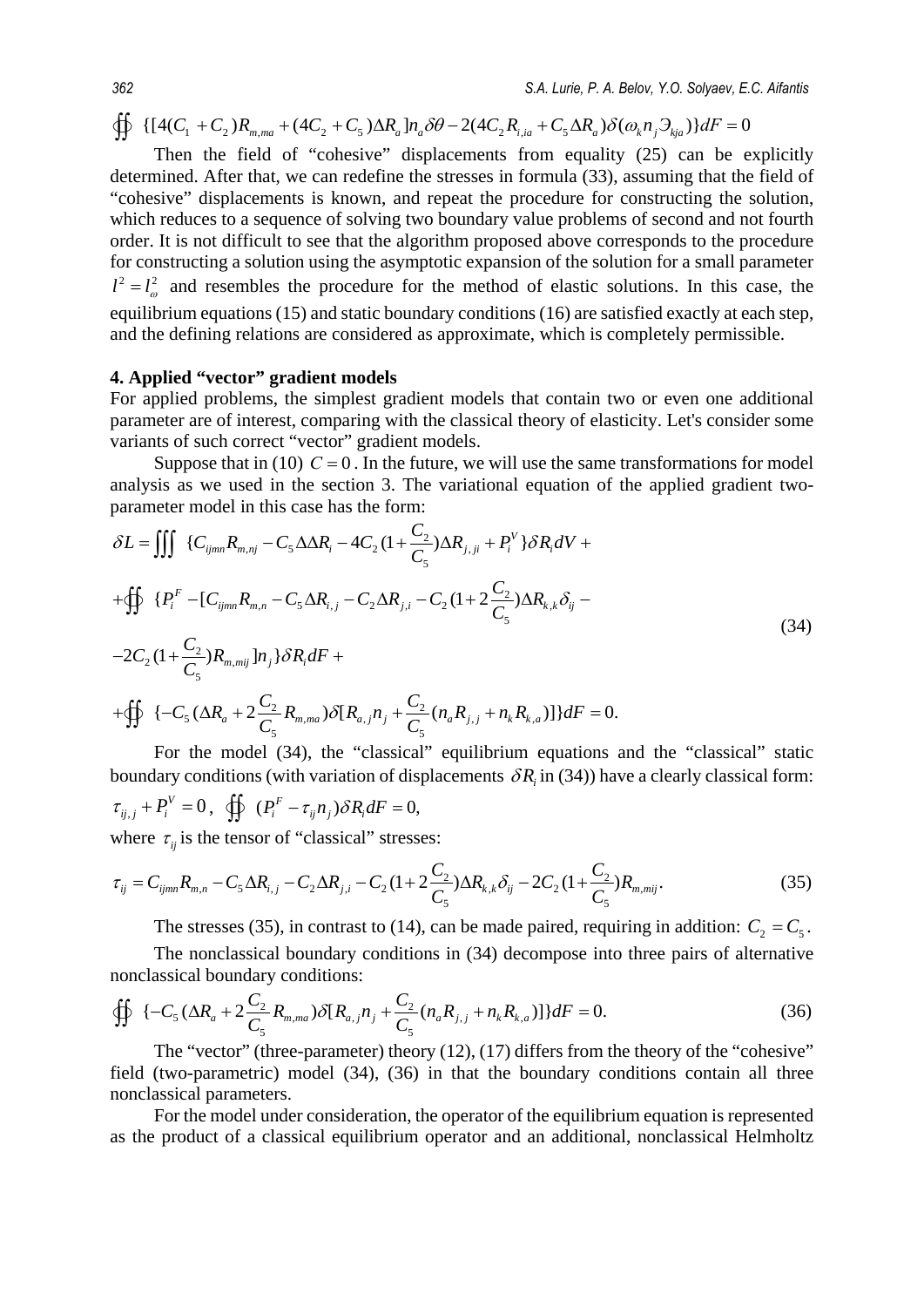operator if the scale parameters  $l_{\theta}^2$ ,  $l_{\theta}^2$  in (24) are related to nonclassical modules by the following relations:

$$
\begin{cases}\nC_5 = \mu l_\omega^2 \\
2C_2 = \sqrt{\mu (2\mu + \lambda)} l_\omega l_\theta - \mu l_\omega^2\n\end{cases} (38)
$$

The "classical" displacement field, the field of "cohesive" displacements in this model, is also determined by equations (22) and (25), and the general solution is represented by the relation (32).

Let us give one more particular "vector" gradient model, which is a further simplification of the general vector model and is already a one-parameter gradient model. We assume in (11), (14) that  $C = 0$ ,  $C_5 = \mu l^2$ ,  $2C_2 = (\mu + \lambda)l^2$ . Then the density of the gradient part of the potential energy can be represented in a simpler and more compact form:

$$
C_{ijklmnl}R_{i,jk}R_{m,nl} = \mu l^{2} [(\Delta R_{a} - R_{i,ia}) + \frac{(2\mu + \lambda)}{\mu} R_{i,ia}] [(\Delta R_{a} - R_{i,ia}) + \frac{(2\mu + \lambda)}{\mu} R_{j,ia}].
$$
 (37)

Here it is taken into account that

$$
C_{ijklmnl} = \mu l^2 [(\delta_{jk}\delta_{ia}) + \frac{(\mu + \lambda)}{2\mu} (\delta_{ij}\delta_{ka} + \delta_{ik}\delta_{ja})] [(\delta_{nl}\delta_{ma}) + \frac{(\mu + \lambda)}{2\mu} (\delta_{mn}\delta_{la} + \delta_{ml}\delta_{na})].
$$

For this particular model (37), the variational equation defining the mathematical model (solving the equation and the boundary conditions) has the form:  $\delta L =$ 

$$
= \iiint \{ \tau_{ij,j} + P_i^V \} \delta R_i dV + \oiint \{ P_i^F - (P_i^F - \tau_{ij} n_j) \} \delta R_i dF +
$$
\n
$$
- \oiint l^2 [\mu \Delta R_a + (\mu + \lambda) R_{m,ma}] \delta [R_{a,k} + \frac{(\mu + \lambda)}{2\mu} (R_{j,j} \delta_{ak} + R_{k,a})] n_k dF = 0,
$$
\n(38)

where  $\tau_{ij}$  are the "classical" stresses:

$$
\tau_{ij} = C_{ijmn} R_{m,n} - l^2 [\mu \Delta R_{i,j} + \frac{(\mu + \lambda)}{2} \Delta R_{j,i} +
$$
  
+ 
$$
(\mu + \lambda) \frac{(3\mu + \lambda)}{2\mu} R_{m,mij} + \frac{(\mu + \lambda)}{2\mu} (2\mu + \lambda) \Delta R_{k,k} \delta_{ij}].
$$

If we assume  $l_{\theta}^2 = (2\mu + \lambda)l^2 / \mu$ ,  $l^2 = l_{\omega}^2$  then for the one-parameter model (38) under consideration, the operator of the equilibrium equation is represented as the product of the Lame operator and the generalized Helmholtz operator constructed on the base of the Lame operator (see also [20]):

$$
[L_{ij}(...)]\{(...)\delta_{jk}-(l^2/\mu)L_{ij}(...)_{jk}\}R_k+P_i^V=0,
$$
\n(39)

where  $L_{ii}$  (...) is the Lame operator,  $L_{ii}$  (...) =  $[\Delta(\ldots)\delta_{ii} + (\mu + \lambda)(\ldots)_{ii}]$ .

The "classical" displacement field and the field of "cohesive" displacements are determined, respectively, by the equalities:

$$
U_j = R_j - \left[\mu \Delta R_j + (\mu + \lambda)R_{k,kj}\right]l^2 / \mu, \quad u_j = -(l^2 / \mu)L_{jk}R_k
$$
\n(40)

\nand are the solutions of equations:

$$
[\mu\Delta(\ldots)\delta_{ij} + (\mu + \lambda)(\ldots)_{ij}]U_j + P_i^V = 0
$$
  
\n
$$
L_{ij}u_j - (\mu/l^2)u_i + P_i^V = 0
$$
\n(41)

The general solution is represented as a decomposition:  $R_i = U_i - u_i$ .

Note that the one-parameter gradient model for which the equalities (39) - (41) are satisfied was widely used in [19, 20, 22] to solve applied problems in the mechanics of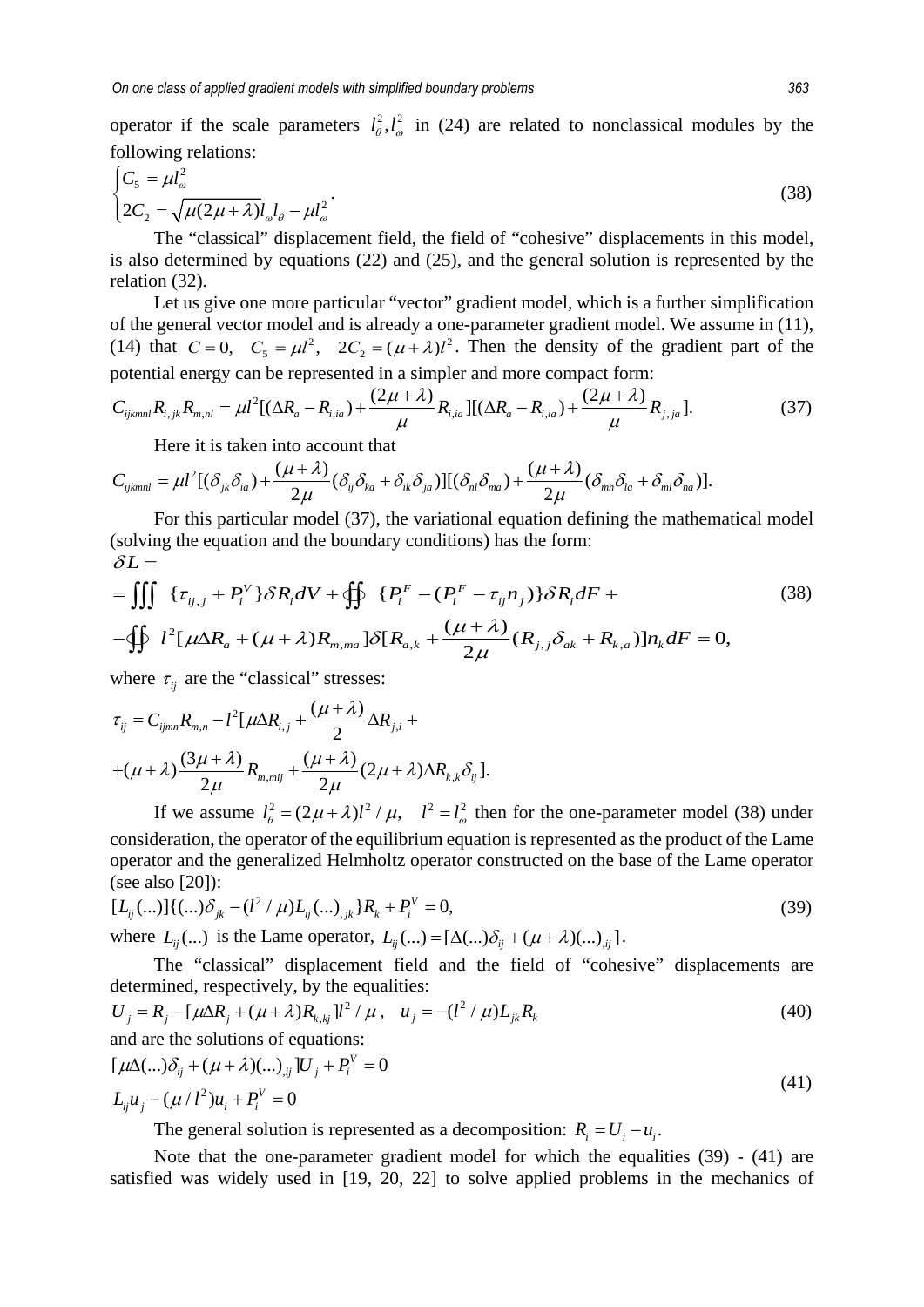composites with micro/nano-dimension inclusions and was called the applied model of the interphase layer.

## **5. On one generalization of the Aifantis's GradEla model**

Finally, we consider an even more particular gradient model, which belongs to the class of vector models.

We suppose that  $C_1 = 0, C_2 = 0, C_5 = \mu l^2$ . Then the relation (11), (14) gives the following representation for the tensor of gradient modules  $C_{ijkml} = \mu l^2 (\delta_{jk} \delta_{ia}) (\delta_{nl} \delta_{ma})$ , and the gradient part of the potential energy has the form:

$$
C_{ijklmnl}R_{i,jk}R_{m,nl} = \mu l^2 \Delta R_a \Delta R_a.
$$
\n(42)

The variational equation of the vector gradient model under consideration looks like:  
\n
$$
\delta L = \delta A - \iiint \left[ C_{ijmn} R_{m,n} \delta R_{i,j} + C_{ijkmnl} R_{m,nl} \delta R_{i,jk} \right] dV =
$$
\n
$$
= \oiint \left\{ \left[ P_i^F - (C_{ijmn} R_{m,n} - \mu l^2 \Delta R_{i,j}) n_j \right] \delta R_i - \mu l^2 \Delta R_a \delta (R_{a,k} n_k) \right\} dF = 0
$$
\n(43)

It follows from the variational equality (43) that in the boundary-value problem the "classical" static condition for the "classical" stress  $\tau_{ij}$  is precisely distinguished, and three pairs of alternative nonclassical boundary conditions are given by the variational equality:

$$
\oint \int \mu l^2 \Delta R_a \delta(R_{a,k} n_k) dF = 0.
$$

In this case, the "classical" stress has the form

$$
\tau_{ij} = C_{ijmn} R_{m,n} - \mu l^2 \Delta R_{i,j},\tag{44}
$$

and, in its structure, almost exactly coincides with the expression for the total stresses of the GradEla model of Aifrantis.

It is easy to verify that the equilibrium equation for a given vector model exactly coincides with the equilibrium equation of the GradEla model, and the operator of the equilibrium equation is represented as the product of the Lame operator and the Helmholtz operator  ${((...)-l^2\Delta(...)][\mu\Delta(...)\delta_{ik} + (\mu+\lambda)(...)\delta_{ik}R_k + P_i^V = 0.}$  (45)

The "classical" displacement field  $U_i$  and the "cohesive" displacement field  $u_i$  are determined by the equations:

$$
U_j = R_j - l^2 \Delta R_j, \quad [\mu \Delta (\dots) \delta_{ij} + (\mu + \lambda) (\dots)_{,ij}] U_j + P_i^V = 0 \tag{46}
$$

$$
u_i = -[\Delta(...)\delta_{ik} + (...)_{,ik}(\mu + \lambda) / \mu]R_k, \ \mu l^2 \Delta u_i - \mu u_i + P_i^V = 0,
$$
\n(47)

which also coincide exactly with the corresponding equations of the Aifantis GradEla model [36].

Note that although the gradient model determined by the relations (42) - (47) resembles the gradient model of Aifantis (GRADELA) in many ways, does not coincide with it. The model presented above is non-symmetric – the "classical" stresses are non-symmetric. In the Aifantis model, the gradient part of the potential energy is written in the form  $\mu l^2 \varepsilon_{ij,k} \varepsilon_{ij,k}$  and differs from the expression (42), the gradient component of the defining relation for symmetric total stresses is written through Laplacian of the deformation  $\Delta \varepsilon_{i,j}$ , in contrast to expression (44).

The model considered in the article belongs to the class of vector gradient correct models. For it, the static boundary condition, written only for "classical" stresses, is precisely distinguished. In general, this leads to simplifying the construction of solutions of applied problems. The GradEla model of Aifantis does not possess this quality. It does not belong to the class of vector gradient correct models.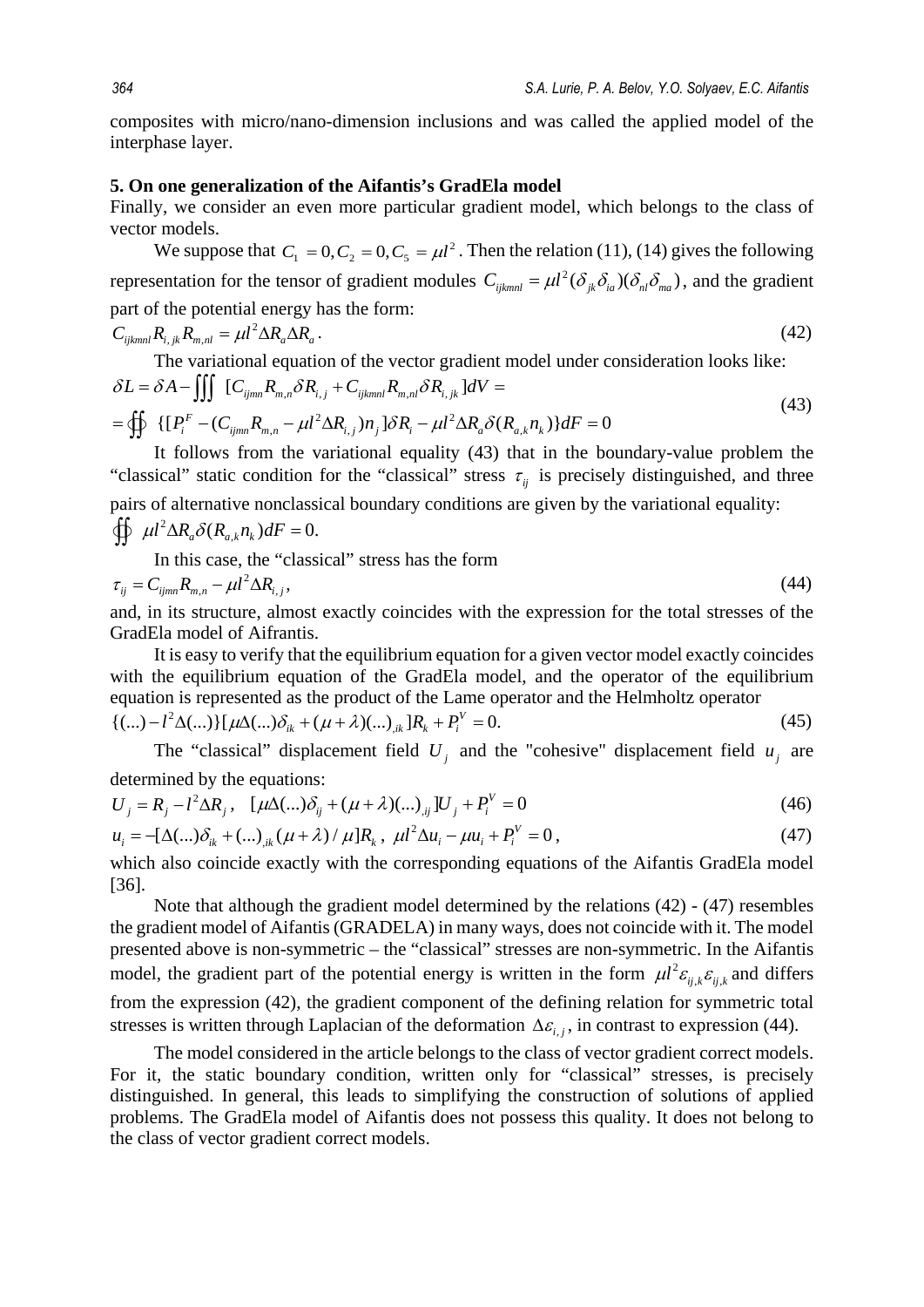The model defined by (42) - (47) we will call the generalized Aifantis model. This generalization allows us to transfer the Aifantis model to a class of correct vector models for which the classical boundary.

#### **6. On decomposition of boundary value problems**

Let us return to the vector gradient models and briefly examine the possibility of substantially simplifying the solutions of boundary value problems for them using **decomposition** of the general boundary value problem of the fourth order into a sequence of independently solvable boundary value problems of the second order. We assume that the conditions that lead to static boundary conditions of the classical form are satisfied:

$$
C_{ijklmnl} = \mu l_{akij} l_{almn}.\tag{48}
$$

Then the following statement holds: The gradient part of the potential energy density for the model in which the gradient modules obey conditions (48) is representable as the potential energy density of vector field. Really, taking into account (48) we obtain:

$$
C_{ijklmnl}R_{i,jk}R_{m,nl} = \mu l_{akij}l_{almn}R_{i,jk}R_{m,nl} = \mu (l_{akij}R_{i,jk}) (l_{almn}R_{m,nl}).
$$
\n(49)

The expression (49) is determined by the convolution of the following vectors  $\epsilon_i = l_{\text{min}} R_{i,k}$ . Consequently, for the gradient models under consideration, the variational equation, taking into account (48), (49) takes the form:

$$
\delta L = \iiint \left[ (C_{ijmn}R_{m,n} + \mu \varepsilon_{a,k} l_{akij})_{,j} + P_i^V \right] \delta R_i dV +
$$
  
+ 
$$
\oint \left\{ \left[ P_i^F - (C_{ijmn}R_{m,n} + \mu \varepsilon_{a,k} l_{akij}) n_j \right] \delta R_i - \mu \varepsilon_a \delta (l_{akij} n_k R_{i,j}) \right\} dF = 0.
$$
 (50)

We can define the second rank tensor in  $(50)$  as the tensor of conditional "classical" stresses:

$$
\sigma_{ij} = (C_{ijmn}R_{m,n} + \mu \varepsilon_{a,k} l_{akij}).
$$
\n(51)

It is easy to see that the stresses  $\sigma_{ij}$  (51) satisfy both the equilibrium equations and the classical static conditions:

$$
\delta L = \iiint (\sigma_{ij,j} + P_i^V) \delta R_i dV +
$$
  
+ 
$$
\oint \left[ (P_i^F - \sigma_{ij} n_j) \delta R_i - \mu \varepsilon_a \delta(l_{akij} n_k R_{i,j}) \right] dF = 0.
$$
 (52)

The variational equation (52) indicates that nonclassical conditions are determined by three pairs of alternative boundary conditions which do not change the classical boundary conditions  $P_i^F - \sigma_{ii} n_i = 0$ .

Using the classical modulus of elasticity  $C_{\text{imm}} = \lambda \delta_{ij} \delta_{mn} + \mu (\delta_{im} \delta_{in} + \delta_{in} \delta_{im})$ , let's postulate the following relations:

$$
l_{ijmn} = \frac{l}{\mu} C_{ijmn} = l(\delta_{im}\delta_{jn} + \delta_{in}\delta_{jm} + \frac{\lambda}{\mu}\delta_{ij}\delta_{mn}), \quad l_{ijmn} = l_{mnij}
$$
(53)

Therefore, taking into account (49) we find that the following equality must hold:

$$
C_{ijklmnl} = \frac{l^2}{\mu} C_{akij} C_{almn}, \qquad C_{almn} = \lambda \delta_{al} \delta_{mn} + \mu (\delta_{am} \delta_{ln} + \delta_{an} \delta_{lm}).
$$

In this case, the relation (51) takes the form:

$$
\sigma_{ij} = (C_{ijmn}R_{m,n} + \mu \varepsilon_{a,k}l_{akij}) = C_{ijmn}(R_m + l\varepsilon_m)_{,n}.
$$
\n(54)

We note, however, that the introduction of hypothesis (53) leads to a loss of symmetry for the "classical" stresses (54).

At last, "classical" displacements  $U_i$  can be found (see eq. (53)):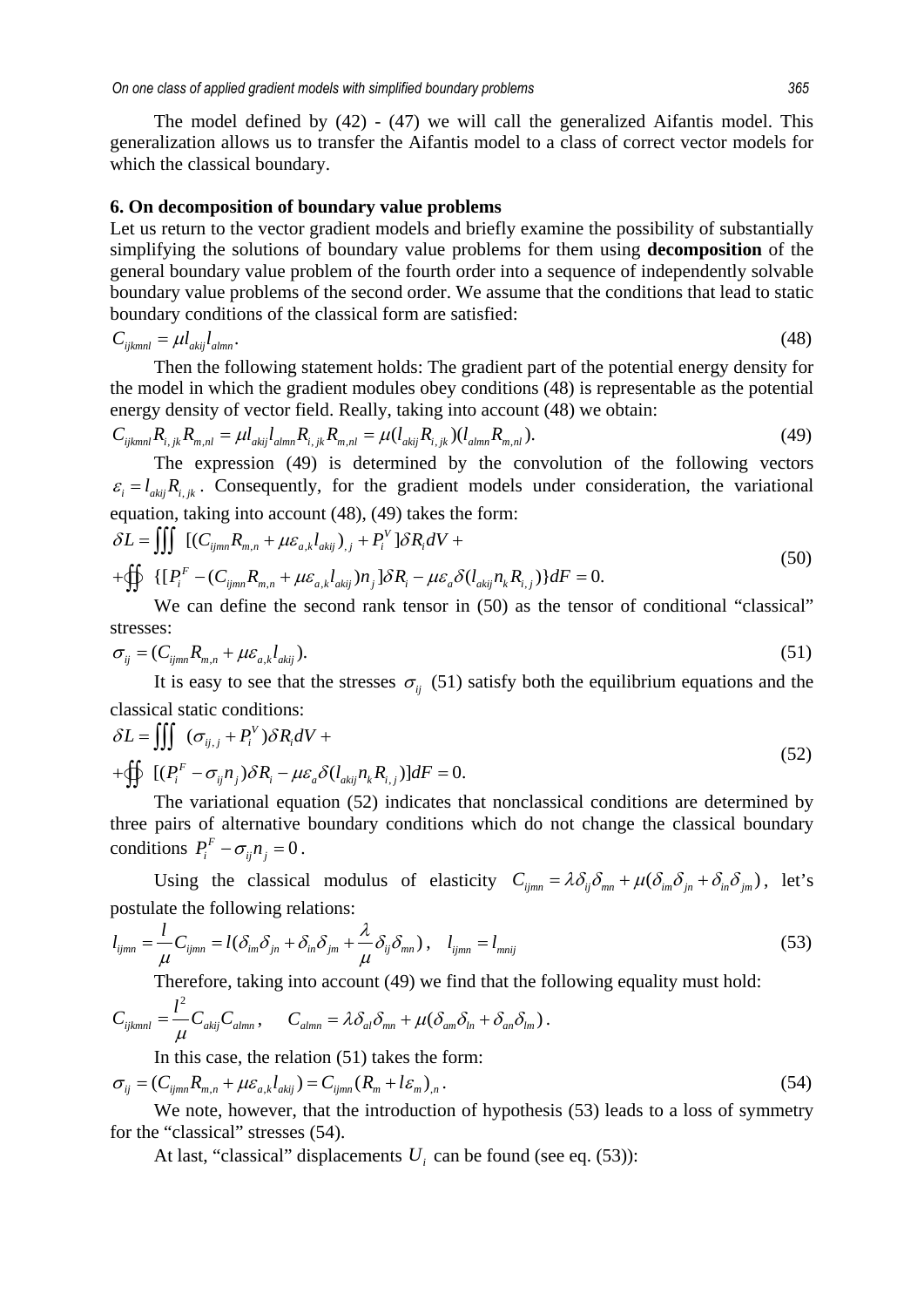$$
U_i = R_i + l\varepsilon_i = R_i + l \cdot l_{ilmn}R_{m,nl} = R_i + l^2(\delta_{im}\delta_{ln} + \delta_{in}\delta_{lm} + \frac{\lambda}{\mu}\delta_{il}\delta_{mn})R_{m,nl} =
$$
  
= R\_i + [\mu\Delta R\_i + (\mu + \lambda)R\_{k,ki}]l^2 / \mu. (55)

"Cohesive" displacements  $u_i$  are defined through the difference between "classical" and total displacements [20, 22]:

$$
u_i = \frac{l^2}{\mu} [\mu \Delta R_i + (\mu + \lambda) R_{k,ki}].
$$
 (56)

Then general solution for the considered variant of the "vector" gradient model has the form:

$$
R_i = U_i - u_i \tag{57}
$$

Note, that the gradient model defined by equations (50)-(57) is unique one parametrical model which allow to simplify set of boundary volume problems using the decompositions of the initial problems of fourth order to the sequence of two problems of second order.

As a result, for the "vector" gradient model, the first fundamental problem splits into two, the classical boundary value problem:

$$
\begin{cases}\nC_{ijmn}U_{m,nj} + P_i^V = 0 \\
\oiint \left(P_i^V - C_{ijmn}n_j U_{m,n}\right)\delta(U_i - u_i) dF = 0\n\end{cases}
$$
\n(58)

and the auxiliary boundary value problem:

$$
\begin{cases}\n(l^2 / \mu)C_{ijmn}R_{m,nj} - R_i = -U_i \\
\oiint (R_i - U_i)\delta(C_{ijmn}n_jR_{m,n})dF = 0\n\end{cases}
$$

The decomposition of the general solution into a superposition of "classical" one and "cohesive" one leads to the fact that the boundary value problems of gradient theories, in some cases, can be represented as a sequence of solutions of two boundary value problems: classical, with respect to the vector of "classical" displacements  $U_i$  and the boundary value problem with respect to the vector of complete displacements  $R<sub>i</sub>$ . The non-classical auxiliary to (58) the boundary value problem can be reformulated, in accordance with (57) with respect to "cohesive" displacements *u*<sub>i</sub>:

$$
\begin{cases}\nC_{ijmn}u_{m,nj} - (\mu/l^2)u_i + P_i^V = 0 \\
\oiint u_i \delta C_{ijmn} n_j (U_{m,n} - u_{m,n}) dF = 0.\n\end{cases}
$$
\n(59)

Consequently, for the first fundamental problem, the boundary value problems always disintegrate into "classical" and "cohesive" displacements for the "vector" gradient model under consideration.

## **7. Analysis and decompositions of the boundary value problems**

Formally, the boundary value problems of the "vector" gradient model, in the general case, are coupled problems (58), (59):

$$
\begin{cases}\nC_{ijmn}U_{m,nj} + P_i^V = 0 & \n\int C_{ijmn}u_{m,nj} - (\mu/l^2)u_i + P_i^V = 0 \\
\oiint (P_i^V - C_{ijmn}n_jU_{m,n})\delta(U_i - u_i)dF = 0 & \n\oiint u_i\delta(C_{ijmn}n_j(U_{m,n} - u_{m,n}))dF = 0\n\end{cases}
$$
\n(60)

For definiteness, we will assume that in the surface integral the multiplier associated with variation determines as the "static factors" in the boundary conditions, and the expression under the variation determines as "kinematic factors". Let us consider four basic formulations of boundary value problems for statements (60).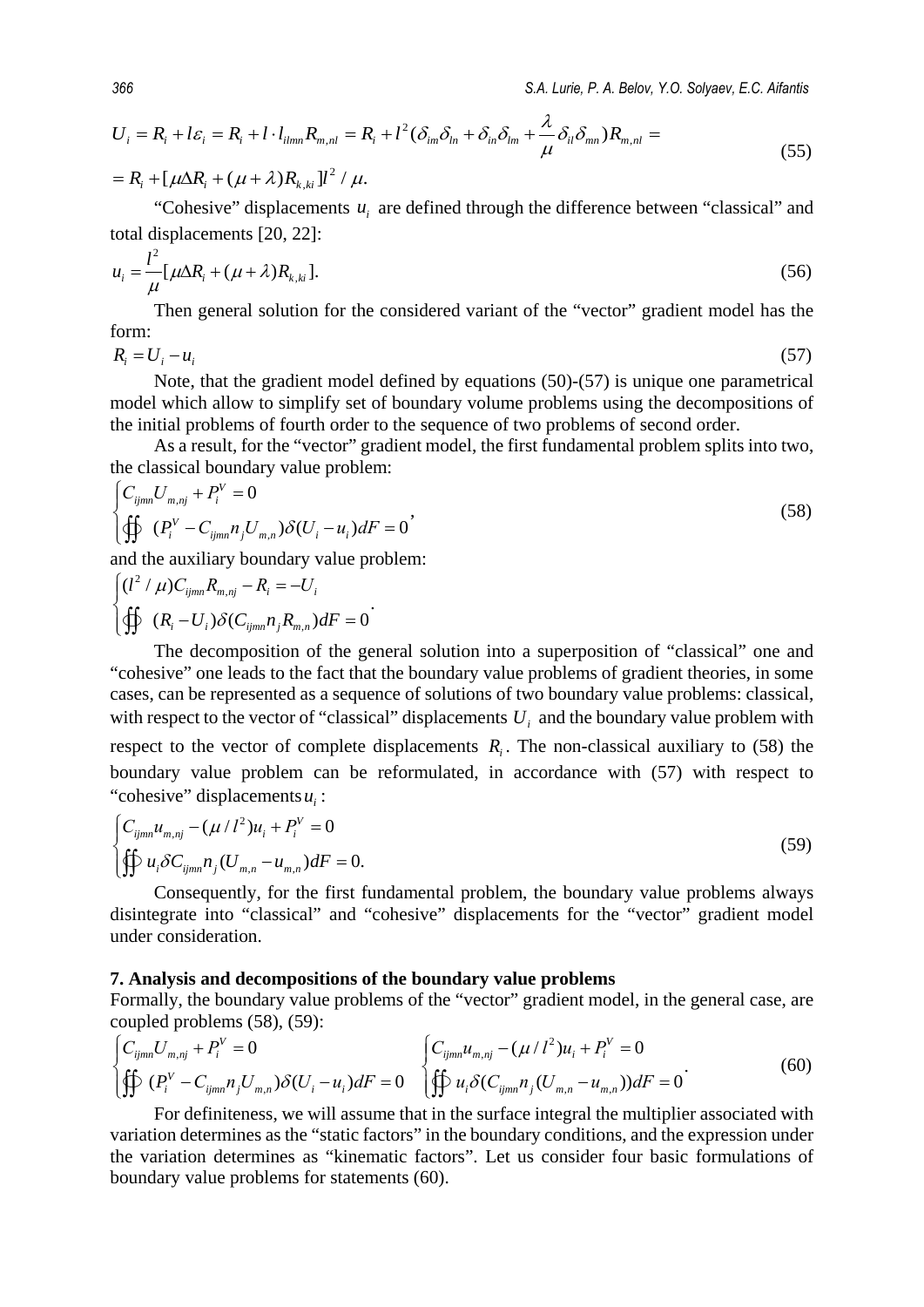1. For "classical" and "cohesive" displacements, it is required to perform static boundary conditions:

$$
(P_i^V - C_{ijmn} n_j U_{m,n}) = 0,
$$
  
\n
$$
u_i = 0.
$$
\n(61)

In this case, we can see that the boundary value problems (60), (61) with respect to vectors of "classical"  $U_i$  and "cohesive"  $u_i$  displacements are separated by their construction.

2. For "classical" displacements, the static boundary conditions are satisfied, and for "cohesive" displacements, are performed the kinematic boundary conditions:

$$
(P_i^V - C_{ijmn} n_j U_{m,n}) = 0,
$$
  
\n
$$
\delta(C_{ijmn} n_j U_{m,n} - C_{ijmn} n_j u_{m,n}) = 0.
$$
\n(62)

Varying  $(P_i^V - C_{ijmn} n_i U_{m,n}) = 0$  and adding up with  $\delta(C_{ijmn} n_j U_{m,n} - C_{ijmn} n_j u_{m,n}) = 0$ , we obtain using (62):

$$
(P_i^V - C_{ijmn} n_j U_{m,n}) = 0,
$$
  
\n
$$
\delta (P_i^V - C_{ijmn} n_j u_{m,n}) = 0.
$$
\n(63)

As a result we again receive the full decomposition of the boundary value problems (60),(63) for the vectors of "classical"  $U_i$  and "cohesive"  $u_i$  displacements.

3. For "classical" displacements, kinematic boundary conditions are performed, and for "cohesive" displacements, the "static" boundary conditions are satisfied:

$$
\delta(U_i - u_i) = 0,
$$
  
\n
$$
u_i = 0.
$$
\n(64)

$$
u_i=0.
$$

Varying  $u_i = 0$  and adding up with  $\delta(U_i - u_i) = 0$ , we obtain from (64) the following boundary conditions:

$$
\delta U_i = 0,
$$
  
\n
$$
u_i = 0.
$$
\n(65)

Conditions (65) lead to fully decomposition of the boundary value problems for the vectors of "classical"  $U_i$  and "cohesive"  $u_i$  displacements.

4. The kinematic boundary conditions are satisfied for the "classical" displacements and for "cohesive" displacements:

$$
\delta(U_i - u_i) = 0,
$$
  
\n
$$
\delta(C_{ijmn} n_j (U_{m,n} - u_{m,n})) = 0.
$$
\n(66)

The boundary conditions (66) do not allow to divide boundary volume problems respect to vectors of "classical"  $U_i$  and "cohesive"  $u_i$  displacements. Indeed, since  $C_{ijmn} = C_{ijmp} \delta_{pn}^* + (C_{ijmp} n_p) n_n$  and  $C_{ijmp} \delta_{pn}^* \delta (U_i - u_i)_n = 0$ , from the second condition (66) follows that  $\delta(U_{i,j}n_i - u_{i,j}n_j) = 0$ . Thus, the boundary-value problem for the vectors of "classical"  $U_i$  and "cohesive"  $u_i$  displacements takes the form:

$$
\delta(U_i - u_i) = 0,\tag{67}
$$

$$
\delta(U_{i,j}n_j - u_{i,j}n_j) = 0.
$$
\n(67)

Conditions (66) (and (67)) define the coupled boundary value problem respect to vectors of "classical"  $U_i$  and "cohesive"  $u_i$  displacements.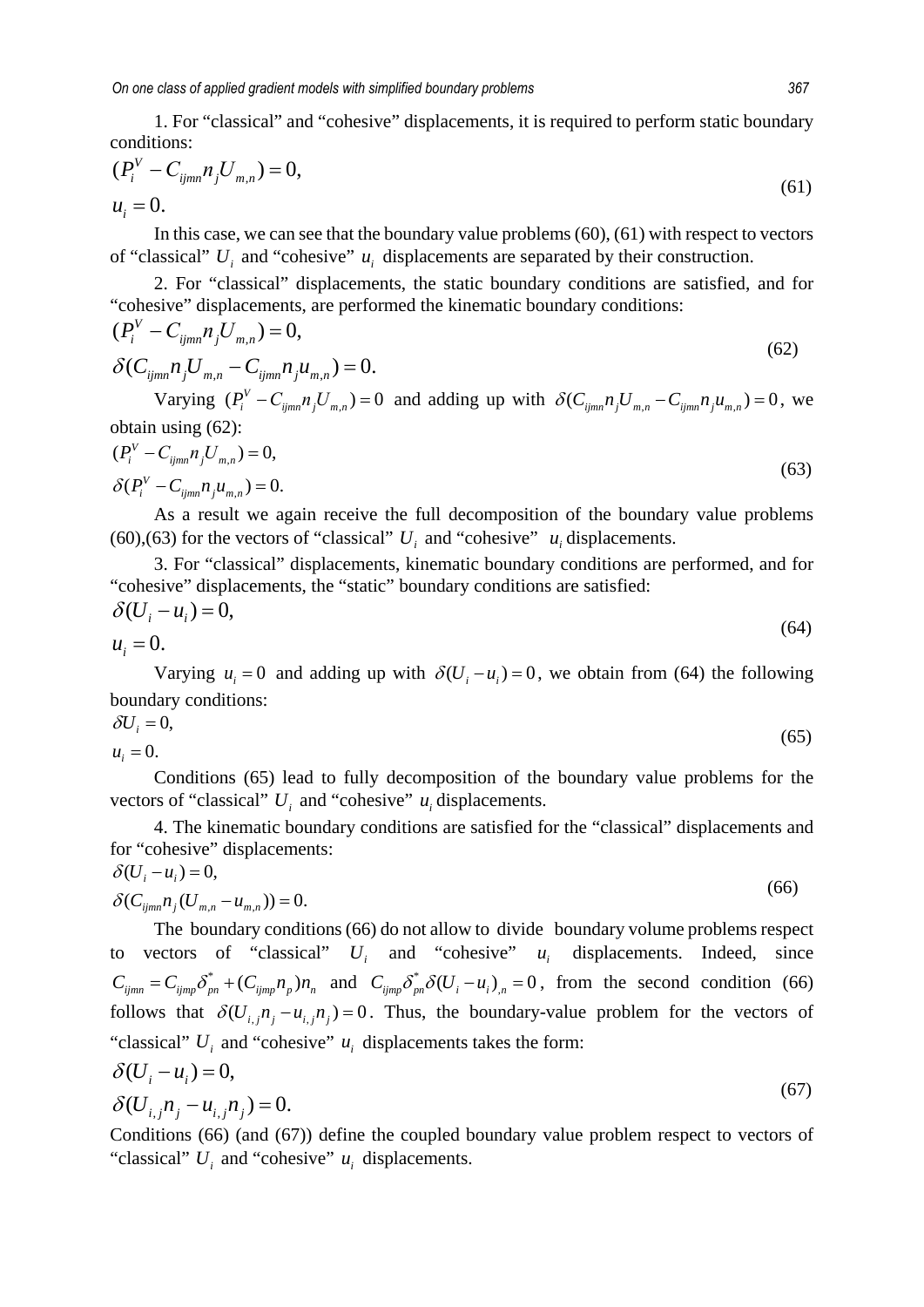## **8. Conclusions**

It is shown that the traditional formulation of gradient theories of elasticity leads to the fact that classical static conditions on the surface of the body are not satisfied locally. A "vector" theory is formulated, it is correct and provides a classical view of static boundary conditions.

Particular cases of vector gradient models are considered and it is shown that there exists a particular vector gradient model whose equilibrium equations coincide with the equations of the well-known applied GradEla model of Aifantis. Such a vector gradient model can be considered as a generalization of the Aifantis model. For it there is an exact decomposition of static boundary conditions to "classical" stresses (full stresses if we use Aifantis definition). Finally, it is shown that if we neglect the symmetry requirement for the gradient-module tensor with respect to the last indices in triples, then it is possible to indicate a unique gradient theory that admits the decomposition of boundary value problems of the fourth order into a sequence of two second-order boundary value problems when we solve a number of boundary value problems.

*Acknowledgements. This work was carried out with support from MegaGrant Project No. 14.Z50.31.0039 in Togliatti State University* 

## **References**

- [1] R. D. Mindlin // *Archive for Rational Mechanics and Analysis* **16** (1964) 51.
- [2] R. D. Mindlin, N. N. Eshel // *International Journal of Solids and Structures* **4** (1968) 109.
- [3] E.C. Aifantis // Int. J. Engng. Sci. **30** (1992) 1279.
- [4] B. Altan, E. C. Aifantis // Scr.Metall.Mater. **26** (1992) 319.
- [5] C. Ru, E. Aifantis // *Acta Mechanica*. **101(1)** (1993) 59.
- [6] B. S. Altan, E. C. Aifantis // *Journal of the Mechanical Behavior of Materials 8* (1997) 231.
- [7] S. Lurie, P. Belov // Engineering Fracture Mechanics **130** (2014) 3.
- [8] S.A. Lurie, P.A. Belov // *Int. J. Fract*. **50** (2008) 181.
- [9] M. Y. Gutkin, E. C. Aifantis // *Scripta Materialia* **35**(1996) 1353.
- [10] M. Y. Gutkin, E. C. Aifantis //*Scripta Materialia* **36** (1997) 129.
- [11] M. Lazar, D. Polyzos // *International Journal of Solids and Structures* **62**(2015) 1.
- [12] H. Askes, A. V. Metrikine // *European Journal of Mechanics-A/Solids* **21**(2002) 573.
- [13] H. Askes, E. C. Aifantis // *Physical Review B* **80** (2009) 195412.
- [14] S.A. Lurie, P.A. Belov, N. P. Tuchkova // *Int. J. Comp. Mater. Sci*. **36** (2005) 145.
- [15] S.A. Lurie, P.A. Belov, D.B. Volkov-Bogorodsky, N.P. Tuchkova // *J. Mat. Sci*. **41** (2006) 6693.
- [16] S.A. Lurie, D.B. Volkov-Bogorodsky, V.I. Zubov, N.P. Tuchkova // *Int. J. Comp. Mater. Sci*. **45** (2009) 709.
- [17] G.A. Maugin, A.V. Metrikine. In: *One hundred years after the Cosserats*, 1st ed. (Glasgow, Scotland, UK, 2010) Vol. 21, p. 223.
- [18] H. M. Ma, X.-L. Gao // *Acta Mechanica* **225** (2014) 1075.
- [19] D. B. Volkov-Bogorodskii, S. A. Lurie //*Mechanics of Solids* **51** (2016) 161
- [20] S. Lurie, D. B. Volkov-Bogorodsky, A. Leontiev, E. Aifantis // *International Journal of Engineering Science* **49** (2011) 1517.
- [21] A. A. Gusev, S. A. Lurie // *Advanced Engineering Materials* **12** (2010) 529.
- [22] S. Lurie, D. Volkov-Bogorodskii, N. Tuchkova // *Acta Mechanica* **227** (2016) 127.
- [23] D. C. C. Lam, F. Yang, A. C. M. Chong, J. Wang, P. Tong // *Journal of the Mechanics and Physics of Solids* **51** (2003) 1477.
- [24] C. Liebold, W. H. Müller // *Computational Materials Science* **116** (2016) 52.
- [25] R. Maranganti, P. Sharma // *Journal of the Mechanics and Physics of Solids 55* (2007) 1823.